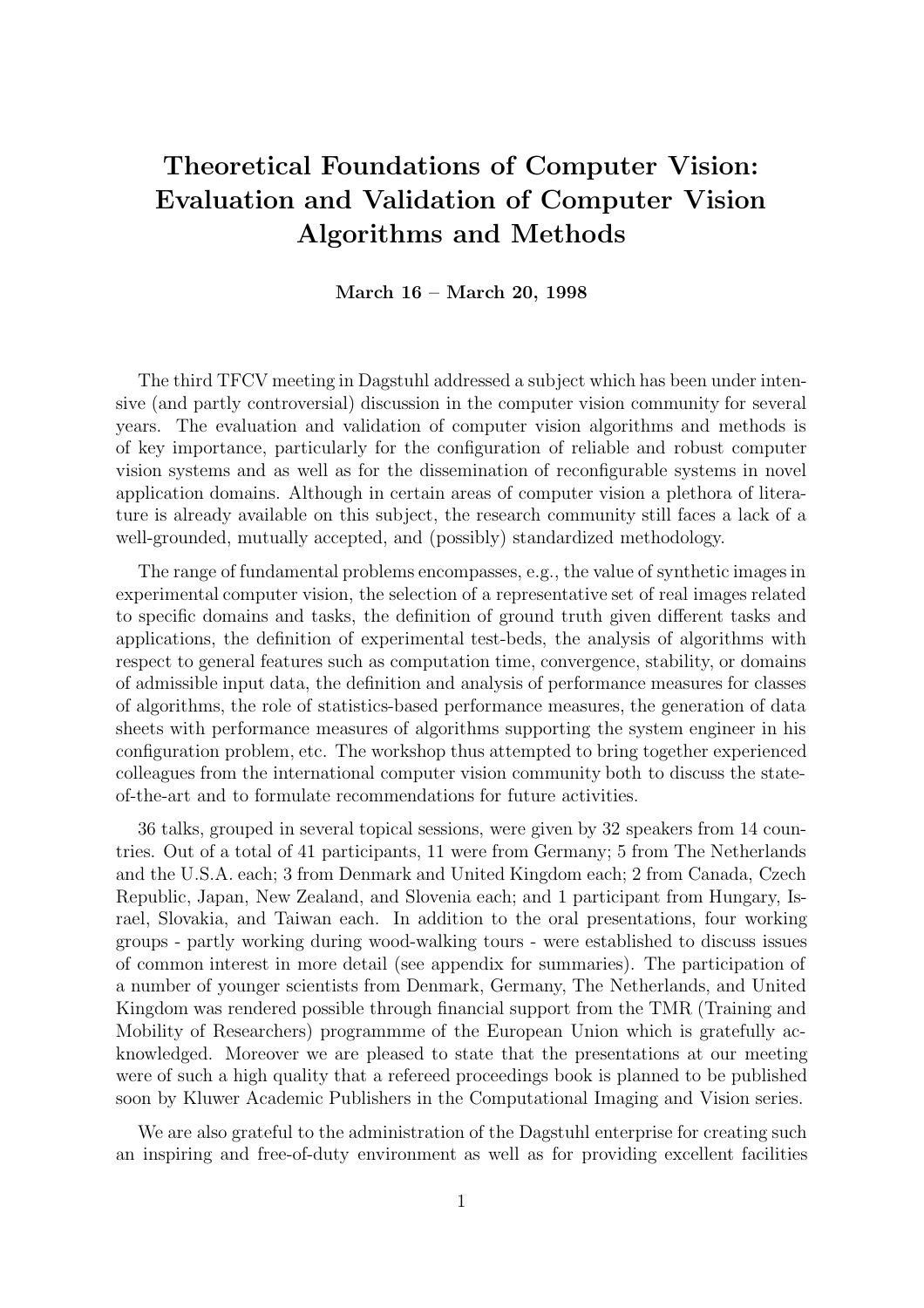which significantly contributed to the success of our meeting.

Eventually the workshop has stimulated different future activities, ranging from the establishment of an algorithmic web site for the international computer vision community, to the recommendation of organizing a similar meeting at Schloß Dagstuhl in Y2K on the subject of theory, methodology, and practice of performance measures.

Robert M. Haralick Reinhard Klette H. Siegfried Stiehl Max A. Viergever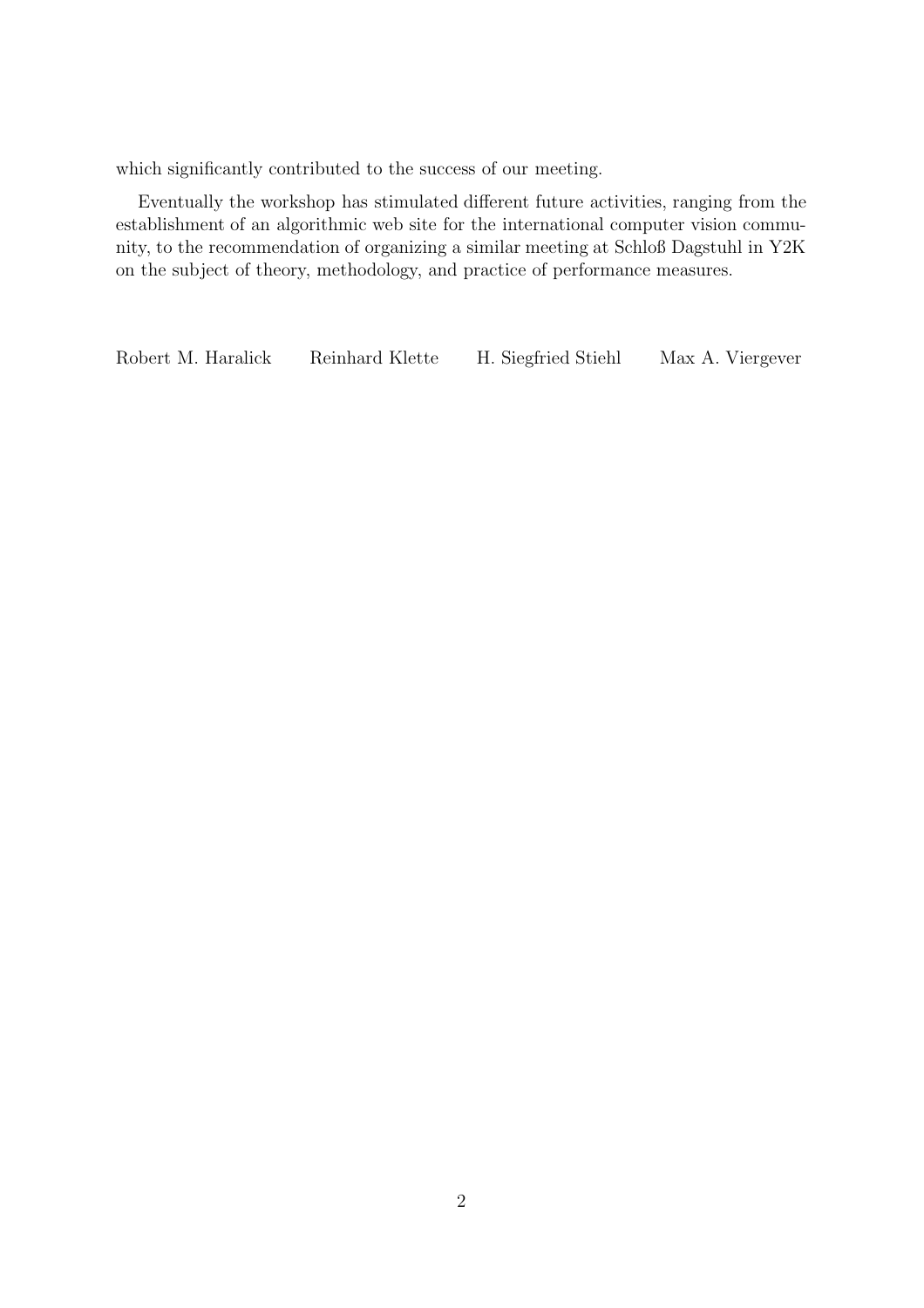### List of Speakers

#### Monday

P. Courtney, A.W.M. Smeulders, W. Förstner, R. Marik, R.M. Haralick, N. Otha, A. Imiya, J.M. Buhmann

#### Tuesday

W. Niessen, M.A. Viergever, M.H. Loew, P. Courtney, D. Skocaj, I.T. Phillips, R.M. Haralick, D. Dori, V. Hlavac, P. Meer, P. Zamperoni

#### Wednesday

M. Petrou, D. Dori, I.T. Phillips, H.S. Stiehl, A. Leonardis

#### Thursday

B. Jähne, J.L. Barron, S.S. Beauchemin, L.M.J. Florack, M. Nielsen, C.-F. Chen,

V. Ramesh, D. Chetverikov, G.L. Gimel'farb

#### Friday

D. Richter, R. Klette, F. Sloboda

PS: Please note that in the subsequent collection of abstracts the first name of the speakers is printed in full length.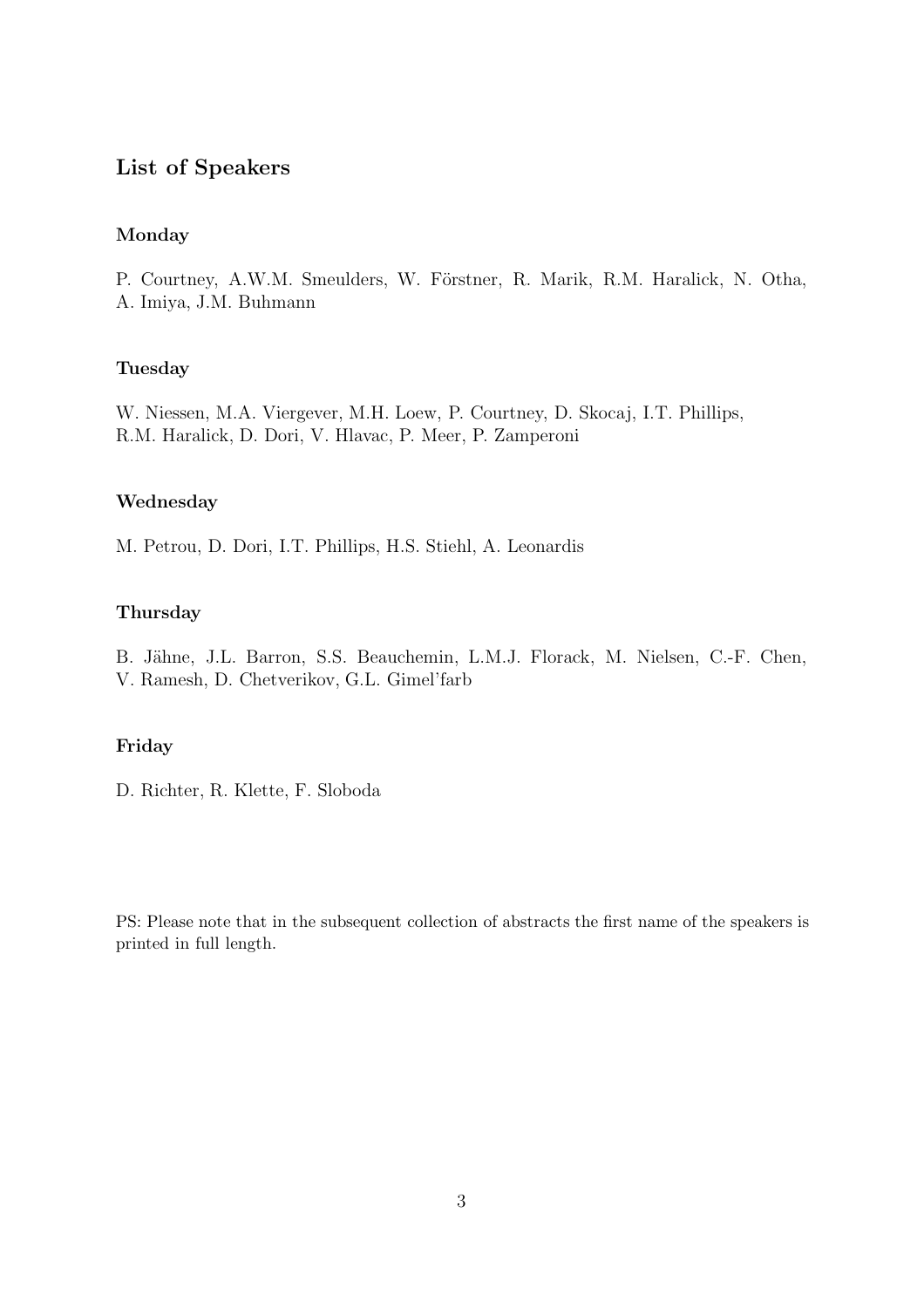## Session I: General Issues

#### A Perspective from a Vision Company

PATRICK COURTNEY Visual Automation Ltd., Manchester

High-reliability continuously operating systems of real social and economic value are routinely produced in disciplines based upon civil, aeronautical, and electrical engineering. This relies, in part, on a sound understanding of the system failure modes and the establishment of a set of compensating actions. Such knowledge is largely abscent in the engineering of vision systems. The problem is illustrated by case studies of projects for vision-based surveillance, non-contact measurement, and tracking systems. Under such circumstances, vision solutions are often rejected by the marketplace. Where careful evaluation work has been carried out, simple but useful design guidelines can be developed and can be used to produce workable systems. Still more work of this kind is required from the community of algorithm developers - both academic and industrial.

#### Design and Performance Analysis in Computer Vision

ARNOLD W.M. SMEULDERS, C. DE BOER University of Amsterdam

In this communication we conceive of computer vision as a process of design. Designing a function in computer vision can be divided in 5 steps: 1. the design of the computational method, 2. the algorithmic design, 3. implementation of the code, 4. embedding the code in the system, and 5. putting it into use.

In an analysis of the life cycle of each of these steps, we define the computational method as the rationale behind the algorithm, usually in the form of a sequence of mathematical operations which transform the target images, captured in the set  $\Omega_{\tau}$ , into the result  $\alpha$ .  $\alpha$  can be anything from an image captured in  $\Omega_{\alpha}$ , to a number, a histogram, or a verbal description, where  $\Omega$  is the space of all images. A computational method is the level of description of a function what is commonly reported in scientific journals. It will come to the end of its life cycle when it has no suitable implementation, when the method has unknown  $\Omega_{\tau}$ , when another method has a wider  $\Omega_{\tau}$ , or when another method is easier to understand. Performance analysis may help to extend the life of a method.

According to Cormen's standard book, an algorithm is a well defined computational process taking the input and transforming it into the output by a decomposition of calculations mapped onto an architecture of data structures. It is remarkable that the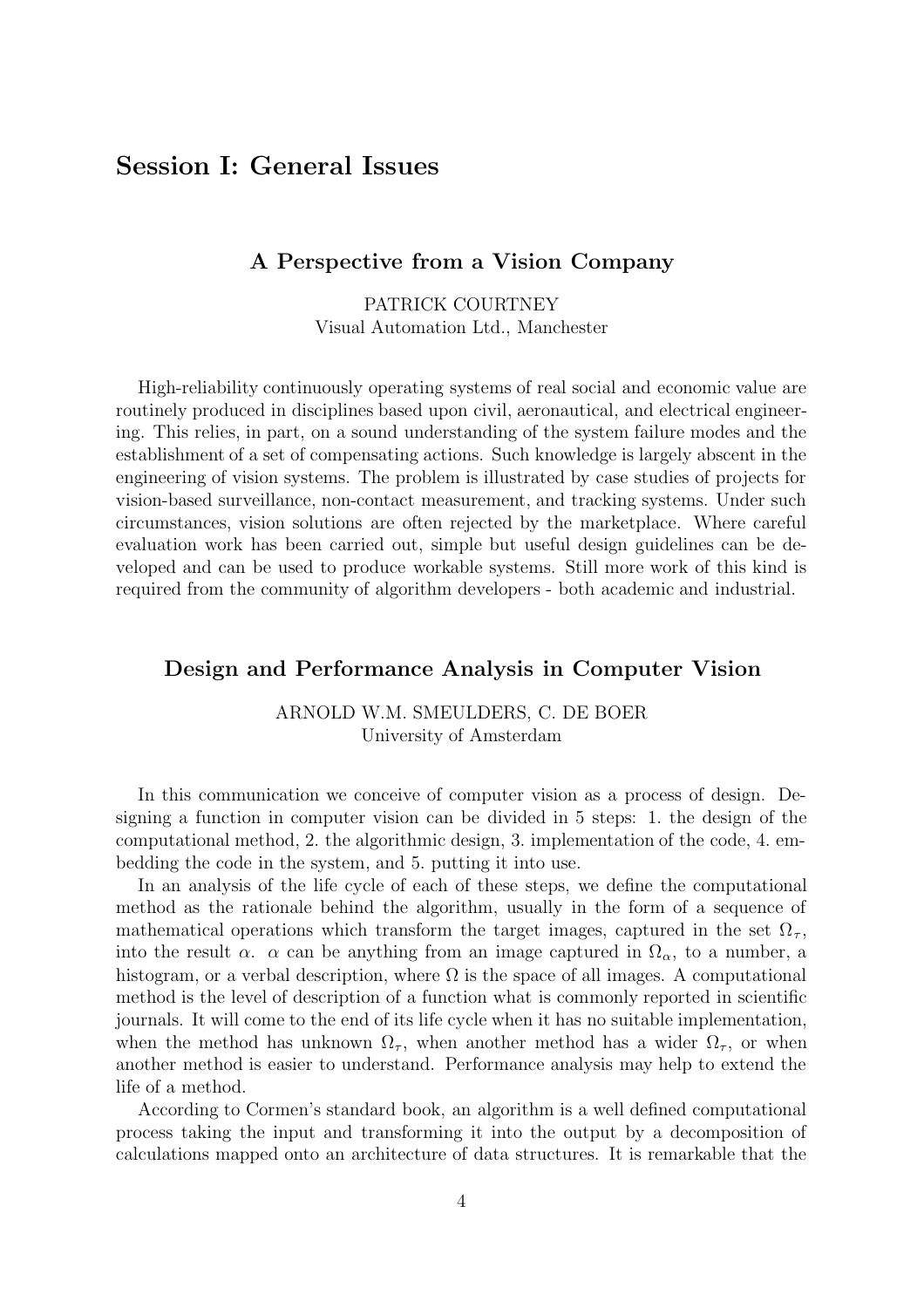metier of algorithmic design has gained little ground in computer vision, due to the fact that few methods are stable. An algorithm will come to its end when the method the architecture changes, when another algorithm has better efficiency, or when another algorithm is simpler to understand.

Of these 5 levels most of the daily effort goes into coding the implementation, whereas discussions in literature are few. This is a remarkable fact demonstrating underestimation of the importance of coding for reuse. The code of a vision function frequently comes to an end when the language, the interface, the libraries stop being used, but also when the previous programmer has left the place, or when it is unclear what and when the code works. In fact, in most practices, without performance analysis code is lost at first event.

The embedding in the surrounding system is frequently encountered as the gap between theory and practice. Embedded performance analysis is the proof for real. Therefore, for long term survival of functions, modular embedding of building blocks is essential using well defined interfaces, maintaining well defined internal states, and taking care that all supplier blocks are encapsulated in the function. For interactive or human inspection applications the implementation does not end with the embedding. In such cases systems may be left unused when all preceding steps function well but are incomprehensible or inoperable for the user. Performance evaluation at the level of use dominates everything else here. In fact, performance here equals online satisfaction measurement.

We discuss a technique called  $\Omega$  sampling for which support tools have been build: an image synthesizer and a statistical evaluation platform called BESSI. An unknown detector algorithm was evaluated in a week after assignment. It is concluded that performance analysis is needed at all 5 levels of design. It is also concluded that performance analysis is feasible in practice.

## Methodology and Experiences with Performance Characteristics in Computer Vision

WOLFGANG FÖRSTNER University of Bonn

Progress in Computer Vision (CV) research and transfer of results of CV to practical applications requires performance characteristics of the developped methods. Experiences in Photogrammetry with experimental studies, especially within the "European Organisation for Experimental Photogrammetric Studies" (OEEPE) founded in 1953, demonstrate the high effort, the feasibility, and the positive practical response. Methodology relied on a dense interaction of model based theoretical predictions and experimental testing of the models together with experimental protocols which are homogeneous for a wide class of tasks and transparent to users. Transfer of this experience to CV problems requires the setup of standard (sub-)tasks, of standard quality measures, of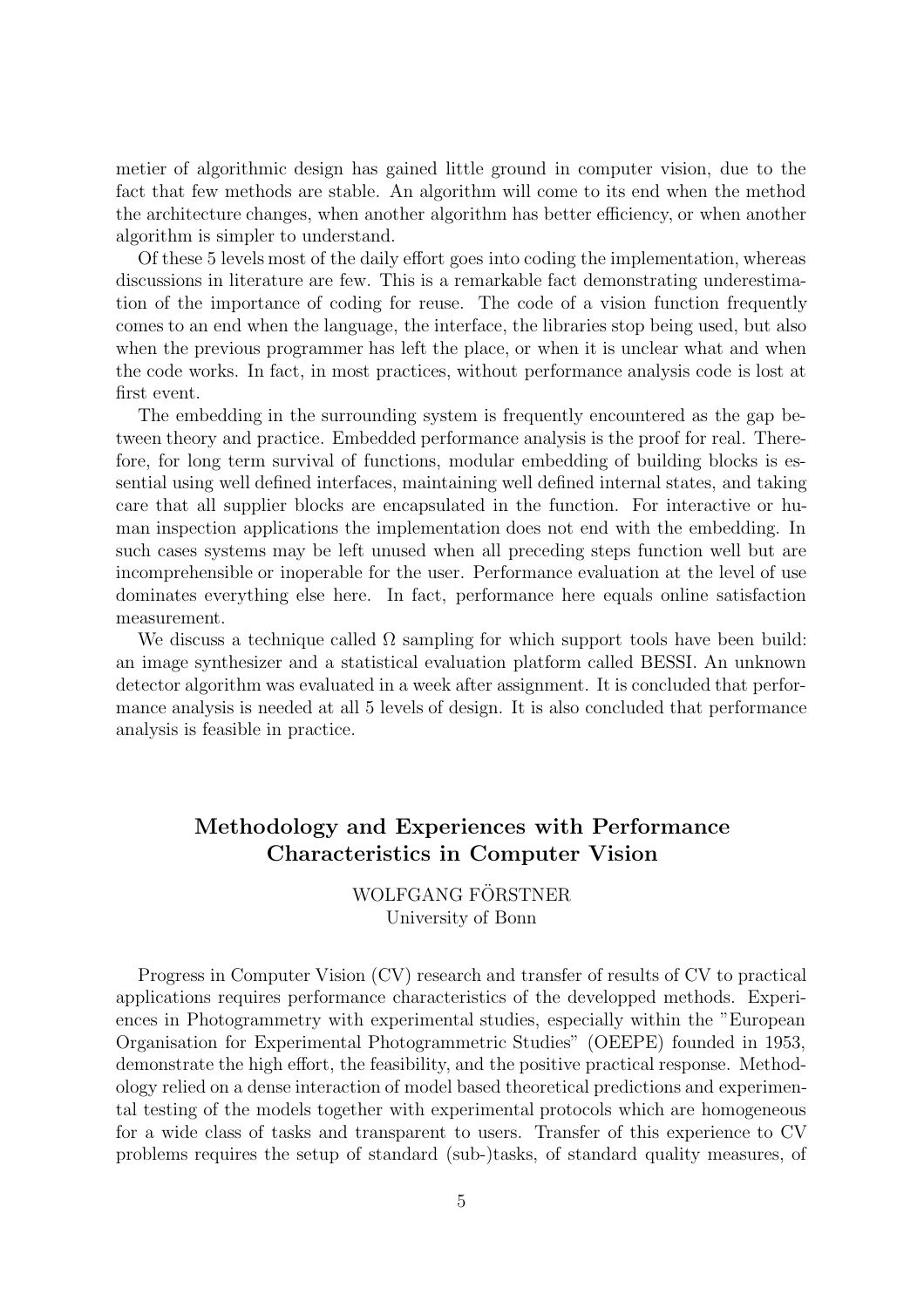reference data sets, and a joint effort to setup experiments. The complexity of CV tasks forces careful performance analysis of basic methods of image processing, feature extraction, calibration and orientation, shape-from-X, and object recognition. Evaluating a segmentation procedure served as an example for the feasibility of such a path.

#### Quality in Computer Vision

RADEK MARIK ProTys s.r.o., Prague

Quality of manufacturing processes is often assessed using theory of quality. Theory of quality could be used as a framework for performance analysis in computer vision. In this paper we present selected notions and demonstrate how performance analysis of computer vision algorithms could benefit from clearly defined results and concepts of theory of quality. We start with the definition of quality measure in terms of the total loss to society due to functional variation and harmful side effects. In addition, the roles of true product performance and its substitute are identified. Furthermore, we discuss principles of robust design that could help with setting of control parameters attached to vision algorithms. The second half of the paper is dedicated to computer vision oriented examples demonstrating old and new Japanese tools.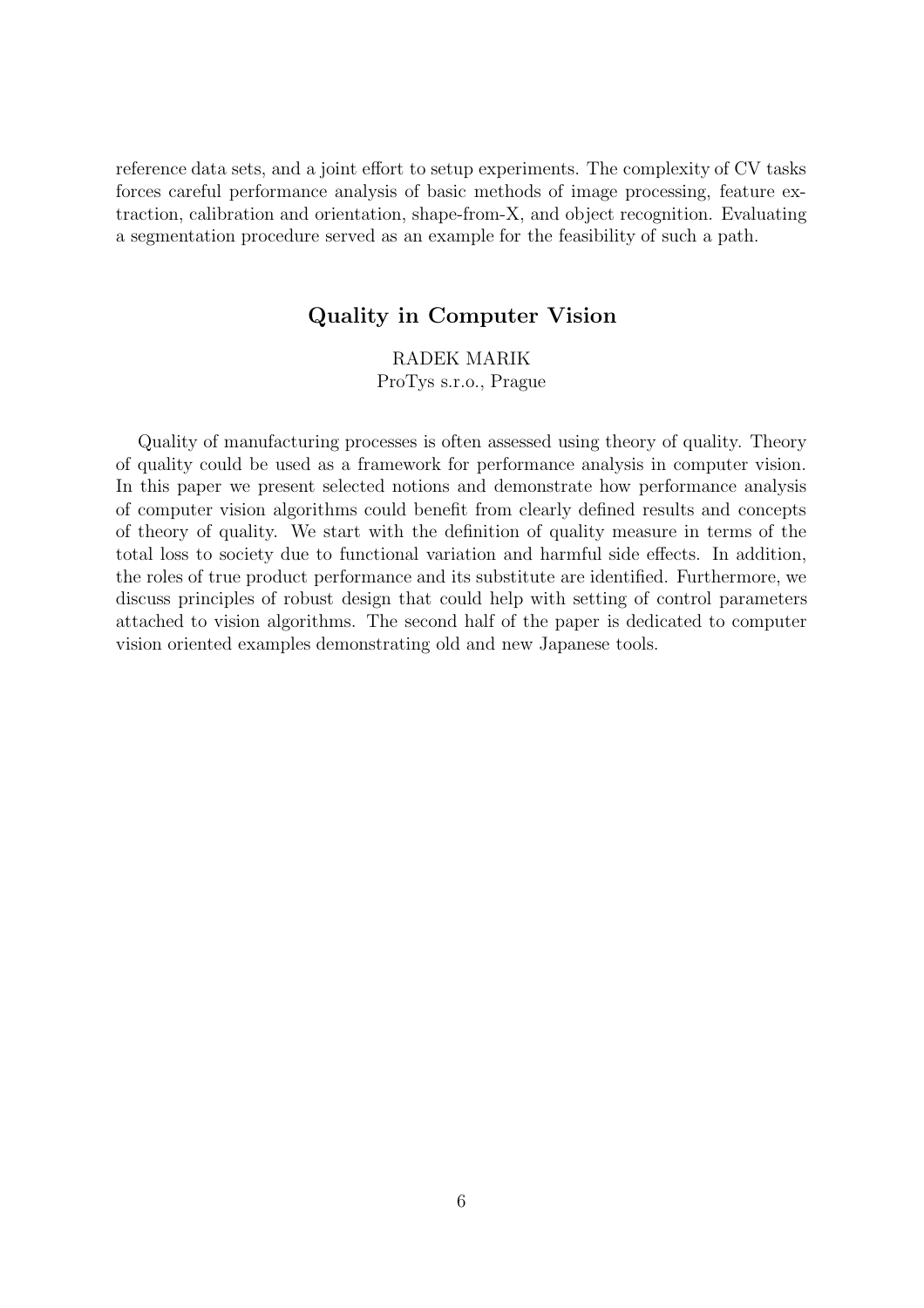## Session II: Statistics

#### Covariance Propagation

ROBERT M. HARALICK University of Washington, Seattle

Computer vision algorithms are composed of different sub-algorithms often applied in sequence. Determination of the performance of a total computer vision algorithm is possible if the performance of each of the sub-algorithm constituents is given. The problem, however, is that for most published algorithms, there is no performance characterization which has been established in the research literature. This is an awful state of affairs for the engineers whose job it is to design and build image analysis or machine vision systems.

In this paper we give the solution to the simplest case: how to propagate approximately additive random perturbations through any kind of vision algorithm step in which the appropriate random perturbation model for the estimated quantity produced by the vision step is also an additive random perturbation. We assume that the vision algorithm step can be modeled as a calculation (linear or non-linear) that produces an estimate that minimizes an implicit scaler function of the input quantity and the calculated estimate. The only assumption is that the scaler function has finite second partial derivatives and that the random perturbations are small enough so that the relationship between the scaler function evaluated at the ideal but unknown input and output quantities and the observed input quantity and perturbed output quantity can be approximated sufficiently well by a first order Taylor series expansion.

Finally we discuss the issues of verifying vision programs by comparing their experimentally observed statistical behavior with that derived from covariance propagation.

#### Computer Vision Problems Viewed as Statistical Inference

#### NAOYA OHTA, K. KANATANI Gunma University, Kiryu

Theories are very important for validation of computer vision algorithms. That is because theories predict the behavior and performance of the algorithms without experiments, once the input data are specified. We are taking a statistical approach to establish a general theory for computer vision.

A statistical approach has several advantages. One is that it covers a large range of computer vision problems. Computer vision problems are viewed as a physical measurement plus a pattern recognition problem. Statistics is good at both fields. Another is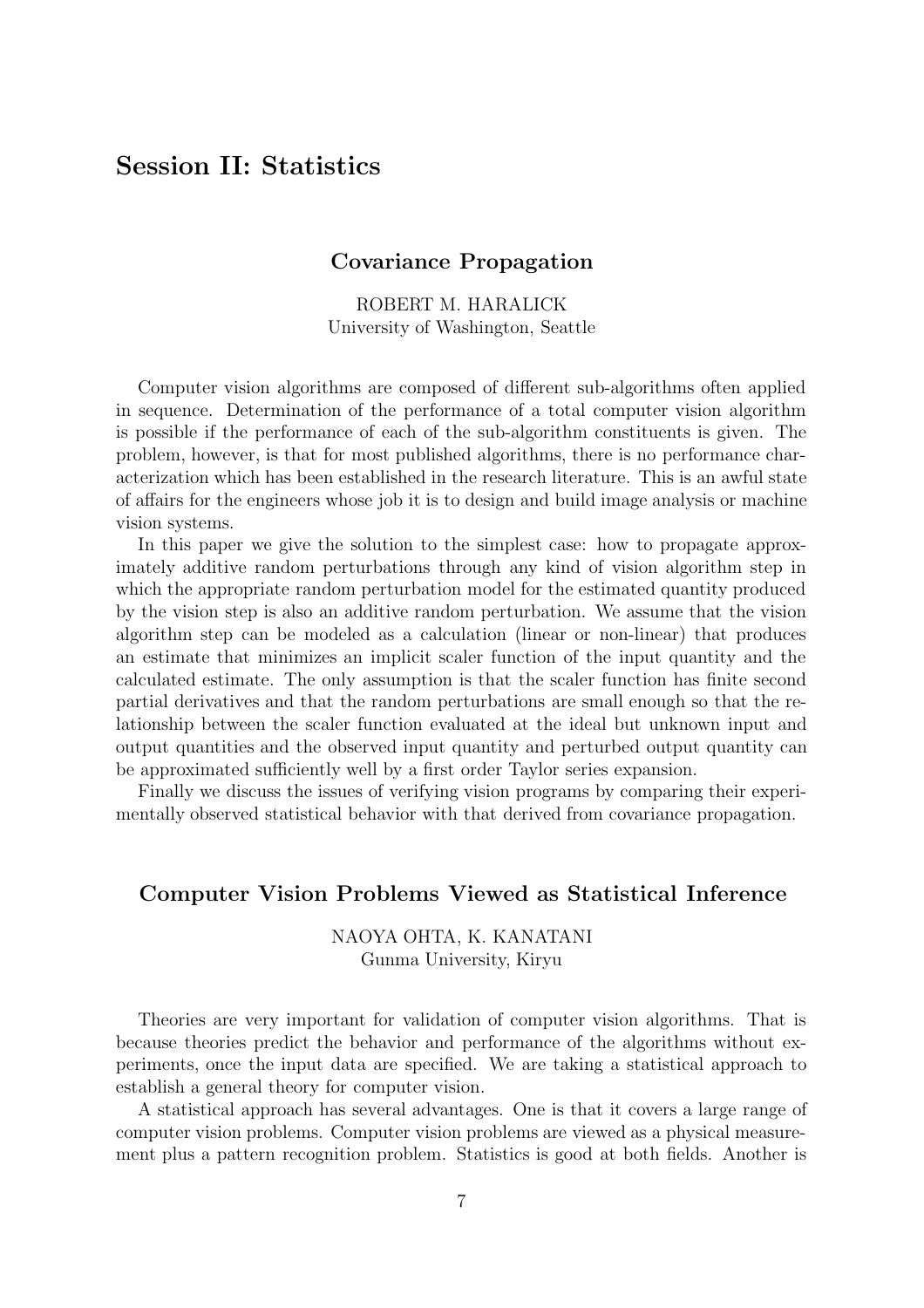that statistics represents data in probability terms such as estimated values and covariance matrices, which have clear meanings. Therefore, modules which construct a whole system have well specified interfaces.

We show one computer vision system as an example of our statistical approach. The system computes object shape and detects moving objects using an image sequence. It consists of three modules: optical flow detection module, structure-from-motion module, and moving object detection module. The first two are categorized in the physical measurement modules and the last is in pattern recognition modules. The optical flow detection module computes optical flow and its covariance matrices from two adjacent frames in an image sequence. The structure-from-motion module uses the optical flow and its covariance matrices and estimates the motion of the camera and depth to the environment. Variances for the depth and a covariance matrix for the motion parameter are also computed. The moving object detection module uses the depth, the motion parameter, and the associated variance information and makes a decision where moving objects are. This system is only one example, but it suggests that our statistical approach is applicable to a wide range of computer vision problems.

#### Randomized Method for Computer Vision

ATSUSHI IMIYA Chiba University, Chiba

Some model equations of computer vision problems are given in the forms that the inner product of a datum vector and the parameter vector is zero, and that the determinant of a matrix whose row vectors are data themselves is zero. Sometimes a model equation is given as a system of equations described using both of these forms. For instance, planar lines and planar conics are expressed as the inner product forms, and motion equation is expressed as a system of equations of the inner product forms. Furthermore, the shape reconstruction problem is expressed in the forms of the determinant is zero for stereo pairs and the determinants are zero as a system of equations for multiple views. Ambiguities of rotation parameters of motion for symmetric shapes decide the folding numbers of planar symmetric shapes. These are problems with the linear constraints, the quadric constraints, and the nonlinear constraints.

In this talk, we first show that these expressions of problems permit us to estimate parameters and geometric properties using the random sampling and voting procedure, which estimates parameters by collecting evidence from randomly sampled data. The method derives high-performance parallel algorithms for solving model-fitting problems in computer vision as in the case of the Hough transform for line and conic detection problems. Furthermore, this method permits us to solve non-point-correspondence problems of motion analysis and shape reconstruction for which we do not assume any predetermined point correspondences between or among frames, described in these forms. Second, we derive algorithms being numerically stable against both digitization errors and noise for motion classification, motion analysis, shape reconstruction, and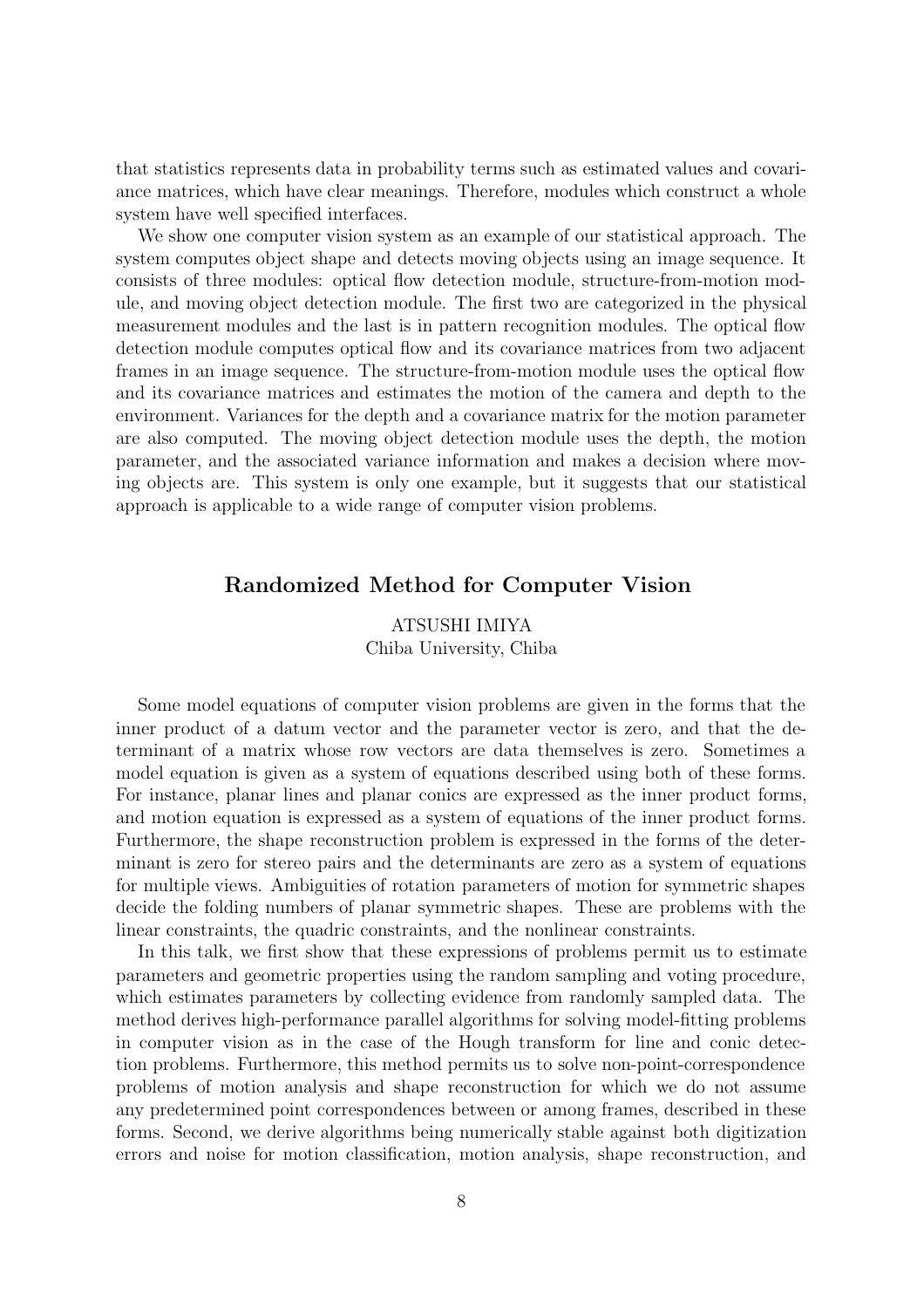symmetry detection problems. Third, we evaluate the performance of these algorithms using synthetic data. Finally, we analyze the complexities of these algorithms and we prove trade-off relations between the computational time and the amount of memory for the computation of some algorithms that we propose.

#### Robust Computer Vision and Statistical Learning Theory

JOACHIM M. BUHMANN University of Bonn

The maximum entropy method as a design principle for computer vision algorithms has been successfully applied to a large variety of low–level and intermediate–level vision problems like image restoration, motion estimation, shape-from-X problems, image segmentation, and other computer vision tasks modeled with Markov Random Fields. This talk specifies a vision problem as an optimization task of a suitable cost function. Stochastic optimization schemes like simulated annealing are employed to solve the problem at a preselected approximation level. The variables which have to be optimized in the vision task have to be considered as random variables. Large uncertainty/noise in the stochastic search effectively smoothes the cost function. The solution of a vision problem is parametrized by the expectation values of these random variables which are distributed according to the Gibbs distribution.

The maximum entropy approach can be justified by statistical learning theory which provides a formal framework for statistical inference. The difference between the empirical risk which is calculated on the basis of image information and the expected risk is proposed as a measure for robustness since it controls the generalization properties of computer vision solutions. This concept is explained for the case of K-means clustering of vectorial data. Results of the maximum entropy approach are presented for unsupervised texture segmentation on the basis of a multiscale Gabor pyramid with pairwise clustering as the cost function for compact and homogeneous texture segments.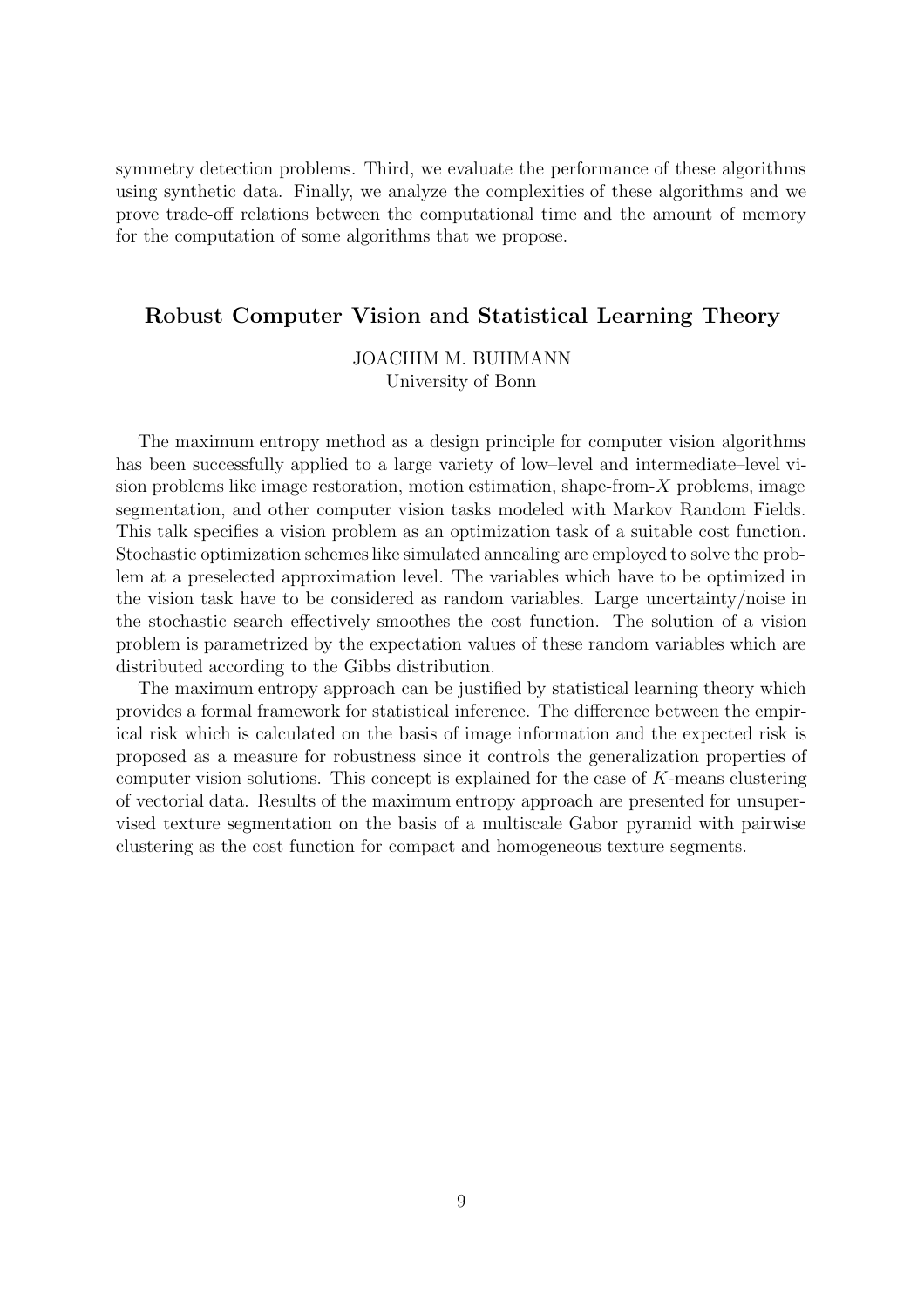## Session III: Segmentation and Feature Detection

#### Accuracy and Evaluation of Medical Image Segmentation

WIRO J. NIESSEN, K.L. VINCKEN, C.J. BOUMA, M.A. VIERGEVER University Hospital Utrecht

There is a strong need for algorithms performing objective, reproducible segmentations of medical image data. However, the introduction of these techniques into clinical practice has been hampered by the lack of thorough evaluation of performance. A full validation study is costly, since it should ideally comprise both a large number of datasets and a large number of trained medical experts to inspect these. In case of evaluating segmentation results one should compare the weighted average of these observers with the result of the algorithm. An algorithm performs well enough if it is closer to the average than the variance of the medical experts. Two important steps in this procedure are determining a gold standard (the weighted average) and an error metric to define how much an individual result differs from the gold standard. Based on a clinical evaluation of different segmentation techniques for intravascular ultrasound images, we show that there is a strong task dependence in both these steps.

A promising tool to partially replace costly evaluation procedures is the use of simulations which model the main image degrading effects in acquisition, and the anatomical variability of individuals. We tested an algorithm for segmenting grey matter, white matter, and cerebrospinal fluid from 3D MRI data on simulated MR data which were generated from a digital phantom. Since ground truth is available, we could compare results to other algorithms. Moreover, dependence on image degrading effects can be tested. This showed that in case of MR imaging, modeling of partial volume voxels (i.e. voxels containing multiple tissue types) is one of the essential steps to improve accuracy in segmentation results. We believe that further sophistication of the simulation of image formation will improve the design of future algorithms.

#### Model-Based Evaluation of Image Segmentation Methods

A.S.E. KOSTER, K.L. VINCKEN, O.C. ZANDER, C.N. DE GRAAF, MAX A. VIERGEVER University Hospital Utrecht

A method is proposed for evaluating image segmentation methods, based on the costs needed to manually edit a segmented image until an objectively defined quality limit has been reached. In order to measure the quality of a segmentation, the true or desired object distribution should be known. Within the editing scenario, the number and the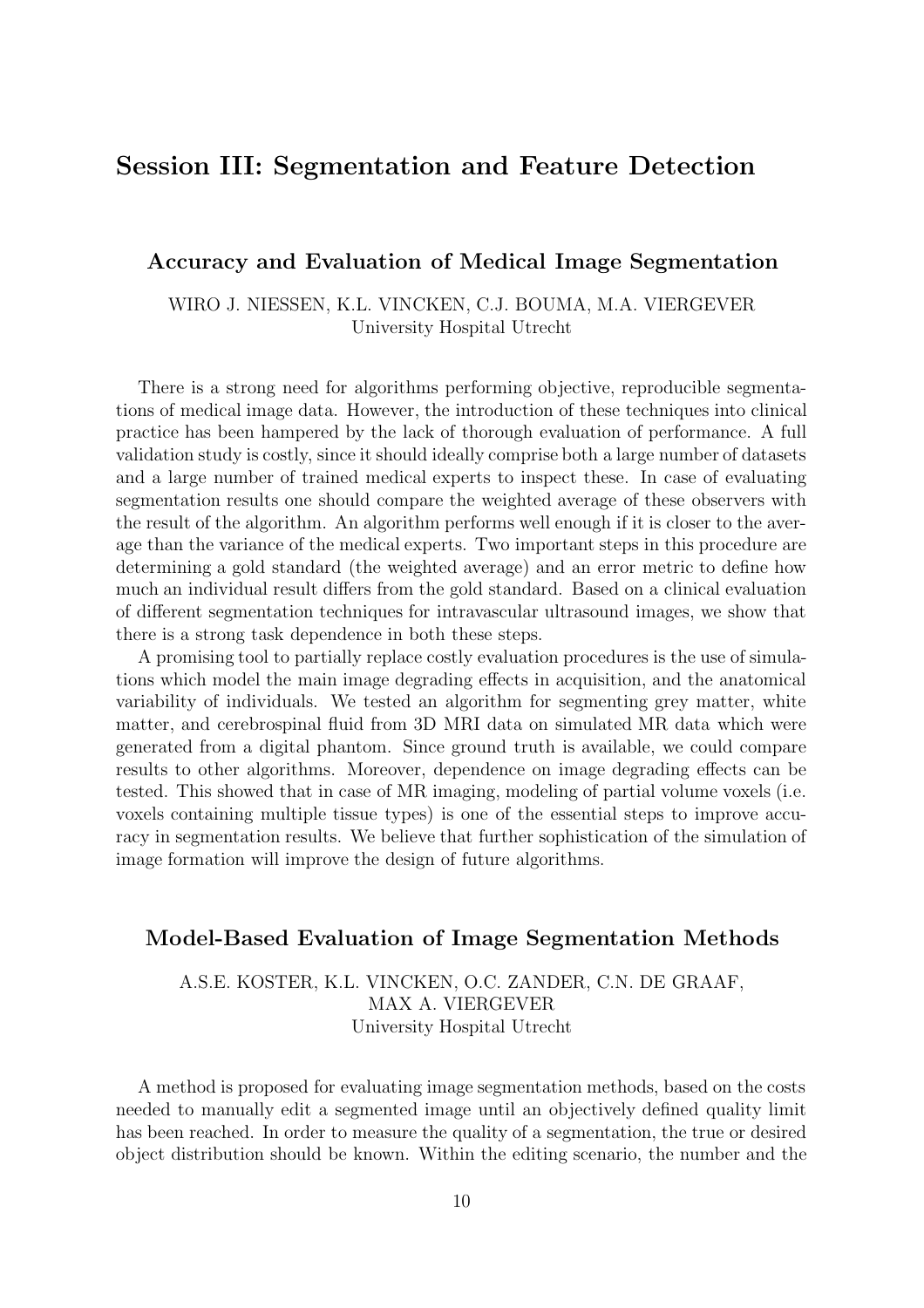type of actions to transform the segmented image into the eventual distribution can be emulated. By labeling these actions with costs, a segmentation can be evaluated quantitatively. This allows a comparison of different segmentations, and hence of different segmentation methods. The evaluation approach is illustrated using a straightforward editing scenario that features splitting and merging of segments. The images used in the evaluation are artificial as well as medical, 2D as well as 3D.

### Performance Characterization of Landmark Operators

#### K. ROHR, H. SIEGFRIED STIEHL University of Hamburg

We describe our studies on the performance characterization of operators for the detection and localization of point landmarks. We consider 2D as well as 3D landmark operators. Our general approach to the evaluation of image analysis methods consists of three principal steps: 1) modelling the signal structure of landmarks, 2) analysis of the degrees-of-freedom, and 3) theoretical and experimental performance analysis.

In the case of 2D landmark operators, we consider the localization of corners of polyhedral objects. We have performed an analytic study of ten well-known differential corner detectors. This study is based on an analytic model of an L-corner. The dependency of the accuracy on all model parameters given the full range of the parameter values has been analyzed. A different approach to evaluate corner detectors is based on projective invariants.

In the case of 3D landmark operators, we consider the localization of anatomical landmarks in tomographic images of the human brain. We have carried out several studies to assess the performance of different classes of operators. This includes an investigation of the localization accuracy in dependence of image blur and noise, as well as the application of statistical measures to assess the detection performance. The studies are based on synthetic data (e.g., tetrahedra and ellipsoids), where ground-truth is available, as well as on tomographic images of the human brain, i.e., MR and CT images. (Acknowledgement: Support of Philips Research Laboratories Hamburg, project IMAGINE (IMage- and Atlas-Guided Interventions in NEurosurgery), is gratefully acknowledged.)

#### Issues in Multimodality Medical Image Registration

#### MURRAY H. LOEW

George Washington University, Washington D.C.

By the mid-1990s a number of computer hardware, image processing, display, and networking technologies had advanced to the point where it became feasible to overlay images from different medical imaging modalities and to place corresponding anatomical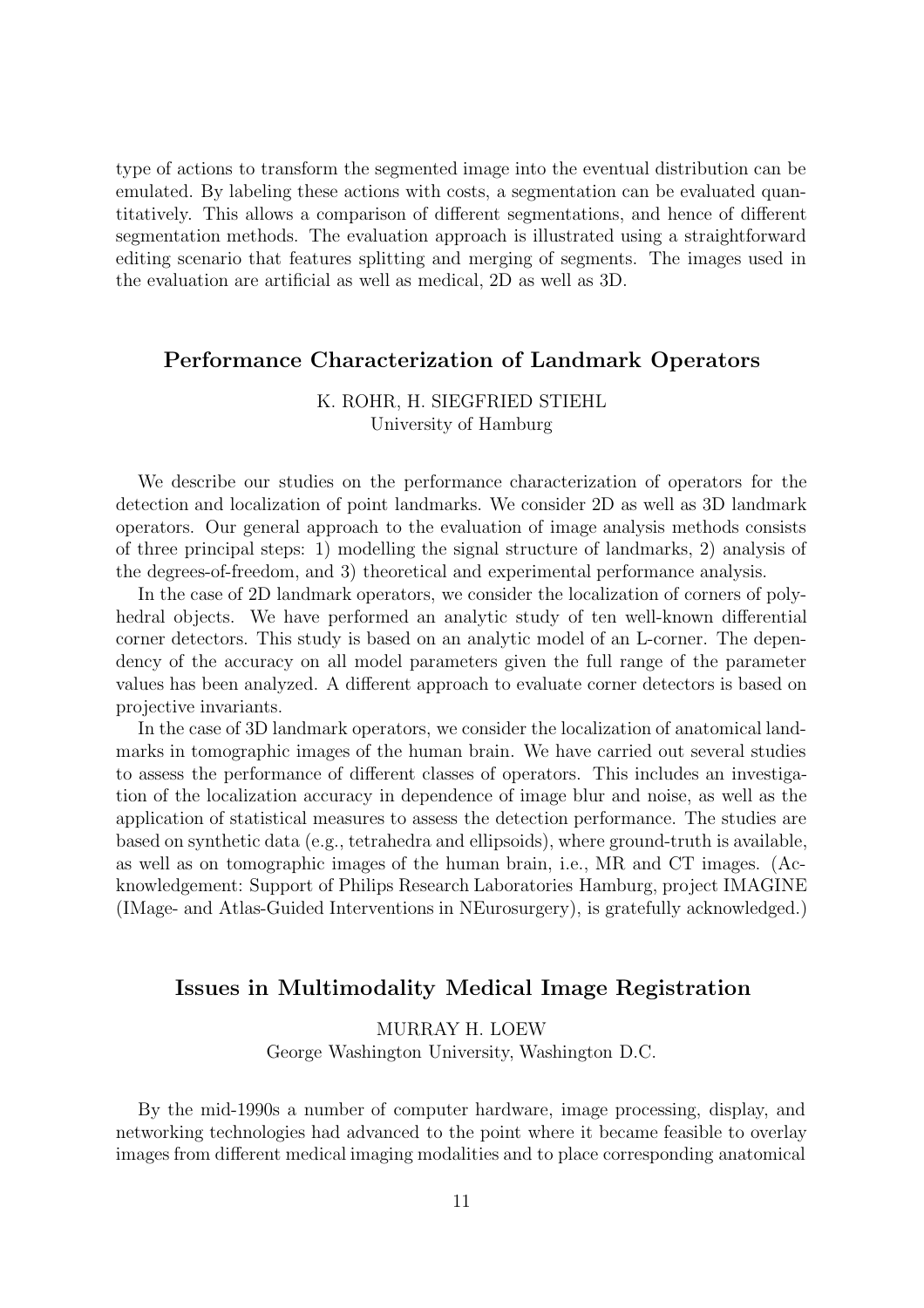locations in registration. At present multimodality medical imaging is finding increasing use in diagnosis and in treatment planning, as physicians combine information about form and function to sharpen their understanding of location and pathology in clinical situations.

Registration of images is a prerequisite to the effective use of several sources of image data because anatomic landmarks that are important to physicians may be absent in some of the modalities. For example, precise image registration is critical in computer-assisted surgery where there is an unknown physical relationship between (1) pre-operative images (e.g., MRI; CT; PET/SPECT) used when developing the surgical plan, and (2) the patient when on the operating room table. Similarly, accurate registration is needed in mammography follow-up examinations to identify changes in the size and character of lesions previously identified. Often, the images are of different sizes, resolutions (in space, time, and/or intensity), and orientations. Non-rigid transformations occur frequently, further complicating the problem. In recent years a variety of registration algorithms have been developed and used by researchers for their own purposes; in some cases those algorithms were used by others (perhaps after modification), possibly for quite different purposes.

Developers and users of registration methods have measured the accuracy and precision of their methods in many ways. The multiplicity of anatomic sites, imaging parameters, sample sizes, computation strategies, and intended uses of the registered images have made it nearly impossible to compare the methods quantitatively, or even to characterize them. Thus it is difficult to provide a principled basis for the selection of a registration method for use in a given application.

Two one-day workshops were held in 1997 that brought together a group of 38 experts from nine countries to address several aspects of the issues surrounding multimodality medical image registration. The first workshop produced an agenda that defined the significant problems and assigned them to subgroups for study. The second reviewed the results, limited the scope of the problem, and proposed an action plan that focused initially on the development of standard data sets.

This paper discusses the nature of the problem (why it's interesting; why it's difficult) and the consensus plan that is emerging.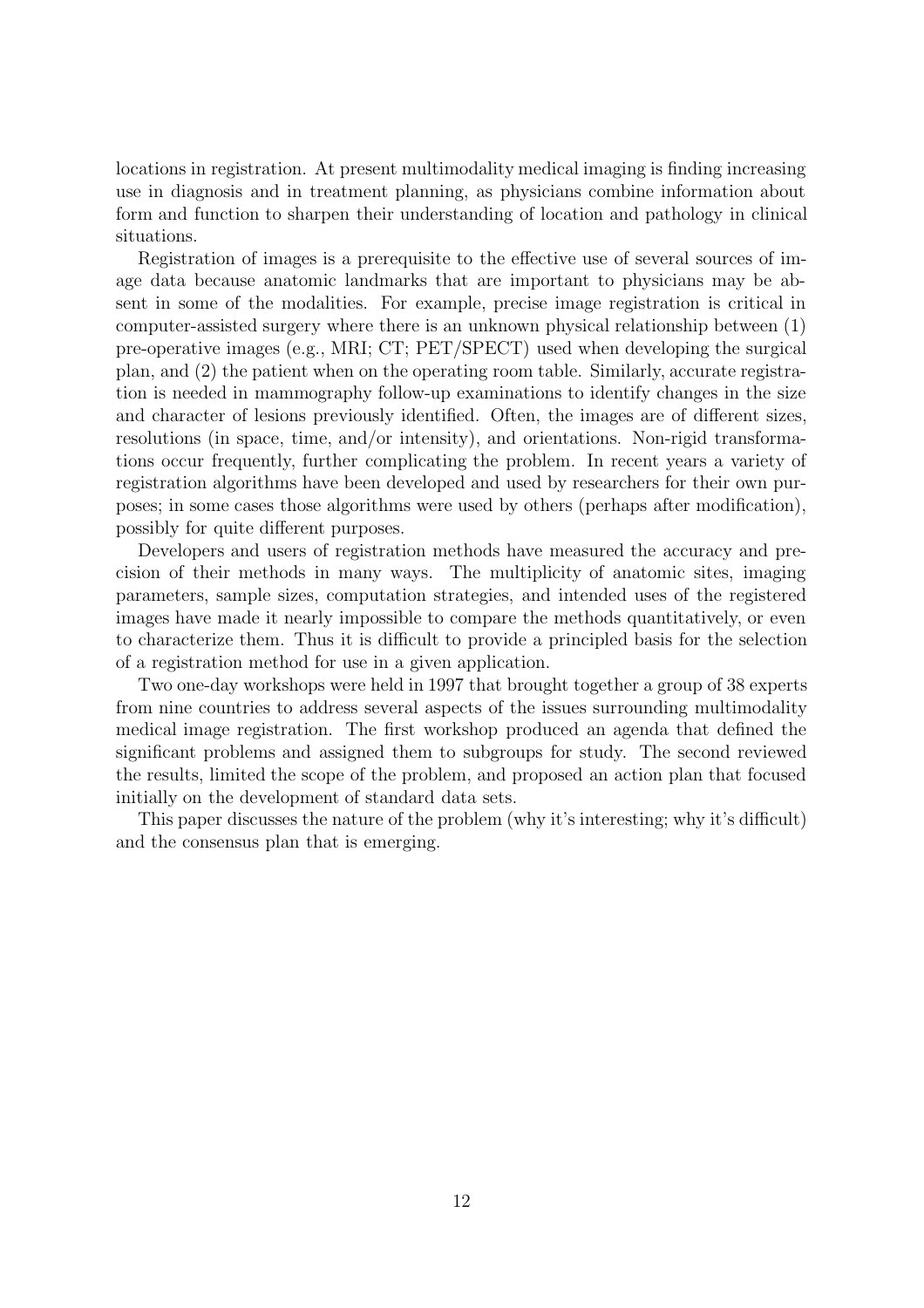## Session IV: Databases and Testbeds

#### On Databases for Performance Characterisation

A. CLARK & PATRICK COURTNEY University of Essex & Visual Automation Ltd., Manchester

We describe a survey of image databases intended for comparing the performances of computer vision algorithms. The organization of the survey is described briefly and preliminary findings outlined; this gives an indication as to where the community is putting most effort into "benchmarking" activities. We then examine three particular areas in which databases have been particularly useful in characterizing and comparing performance: optical flow and face identification. Some shortcomings in some of these databases are pointed out. Finally, we consider skills that the vision community needs to develop: the design of databases and experiments.

### Sharing Computer Vision Algorithms Over the World Wide Web

DANIJEL SKOCAJ, A. LEONARDIS, A. JAKLIC, F. SOLINA University of Ljubljana

Researchers in the field of computer vision work on different computers using various operating systems. Therefore, it is very difficult to make the software available to others (e.g., for evaluation and comparison tests) in a convenient way. Fortunately, the Internet provides the means for communication across different platforms. We explore different possibilities of using the Internet for making computer vision algorithms publicly available. We describe how to build an interactive client/server application which uses the World Wide Web for communication. The client program which performs the interaction to the user is a Java applet, while the server program, containing computer vision algorithms, works on the server side as a CGI program. As an example, a stand-alone program for range image segmentation was transformed into a Java-client/CGI-server application and is now available as a service on the World Wide Web for use, testing, and evaluation.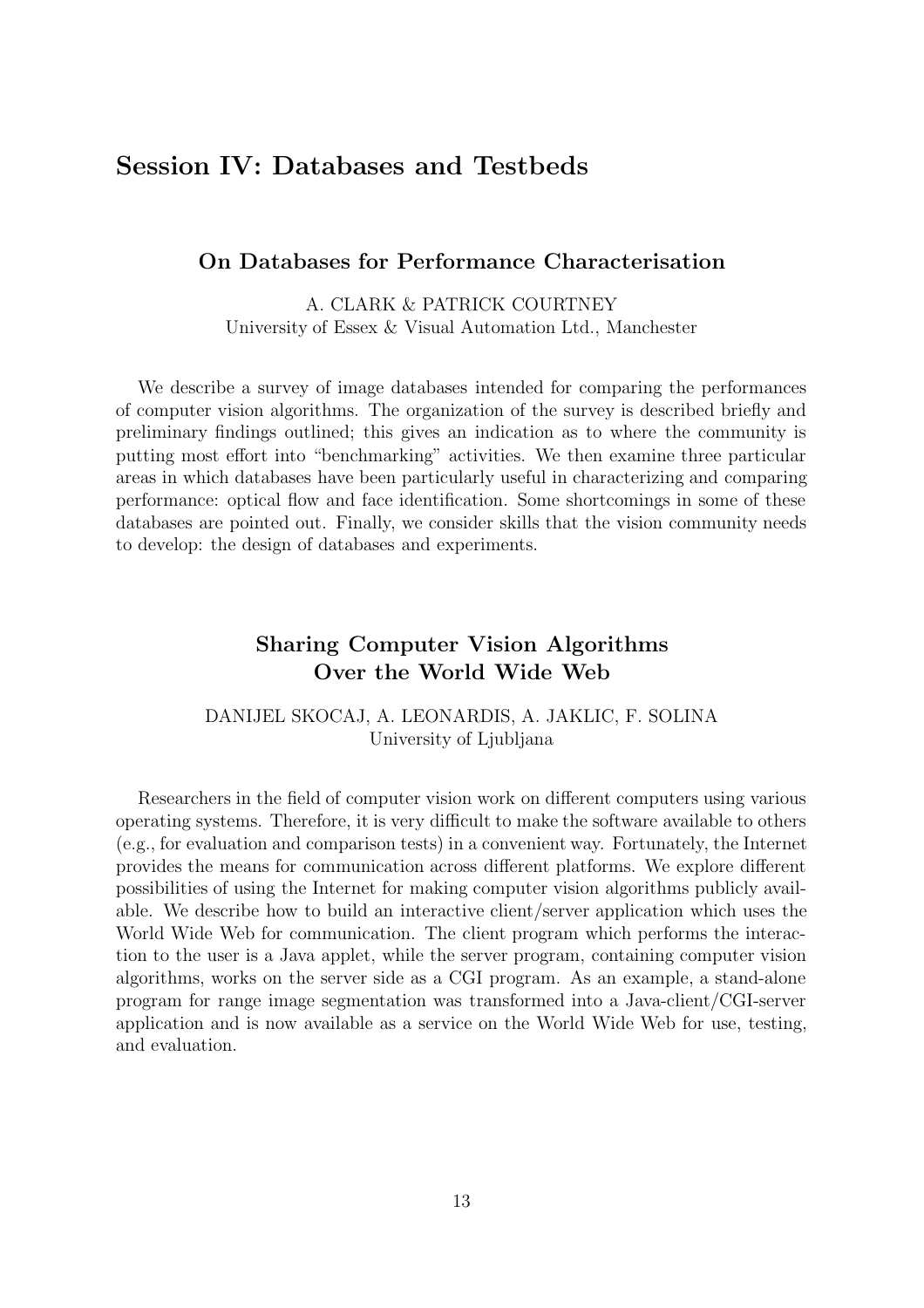## A Methodology for Using UW Databases for OCR and Image Understanding Systems

IHSIN T. PHILLIPS Seattle University

The ultimate goal for systems that do OCR or any aspect of document image understanding is to perform nearly perfectly over a broad range of document conditions and types. To develop such a system, suitable databases are needed for the training and testing, and the performance evaluation of the system during its development. The three carefully ground-truthed and attributed document databases (UW-I, UW-II, and UW-III) which have been issued recently from the University of Washington are suitable for this purpose.

This paper discusses methodologies for automatically selecting document pages and zones from the UW databases, having the desired page/zone attributes. The selected pages can then be randomly partitioned into subsets for training and testing purposes.

This paper also discusses three degradation methodologies that allow the developers of OCR and document recognition systems to create unlimited "real-life" degraded images – with geometric distortions, coffee stains, and water marks. Since the degraded images are created from the images in the UW databases, the nearly perfect (and expansive) original ground truth files in the UW databases can be reused. The process of creating the additional document images, the associated ground truth and attribute files require only a fraction of the original cost and time.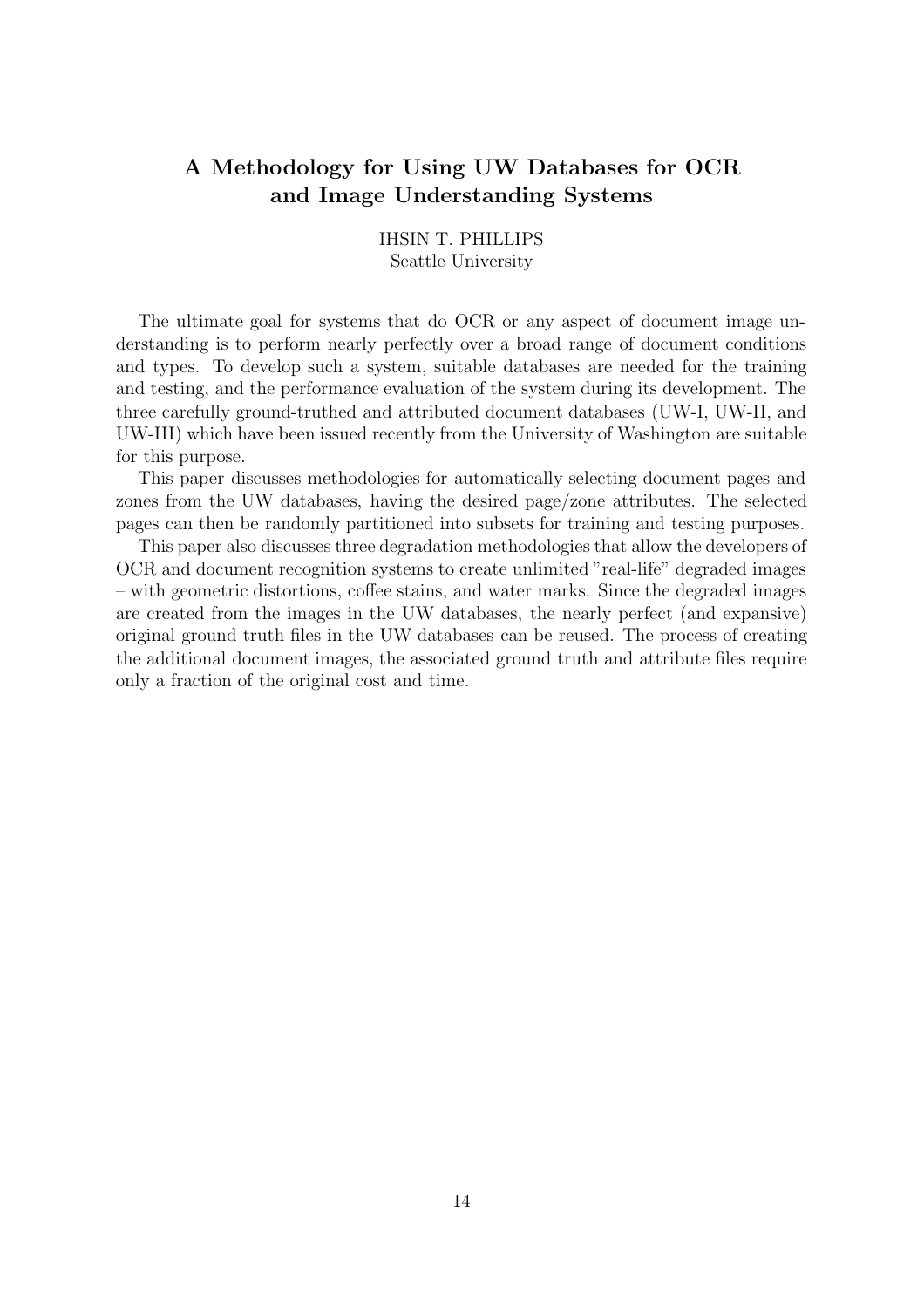## Session V: Performance Evaluation

## Object-Process Methodology as a Framework for Performance Evaluation

DOV DORI

Technion, Haifa

Object-Process Methodology (OPM) is a systems development approach that models the system's structure and behavior within a single model. By using one model the method avoids the model multiplicity problem, of which current system development methods suffer. Complexity is managed by seamless recursive and selective scaling of objects and/or processes to any desired level of detail. Through OPCAT (Object-Process CASE Tool) OPM has been employed in a variety of real-life industrial system applications. OPM is generic as it is based on general system theory principles. It can therefore serve as an effective vehicle for specifying computer vision systems, which are object- and process-intensive, along with the performance evaluation that should be associated with each system and each algorithm within it.

#### A Case of Performance Evaluation in 3D Image-Based Vision

VACLAV HLAVAC, T. WERNER, T. PAJDLA Czech Technical University, Prague

The image-based 3D scene representation allows to display the scene from any viewpoint from a set of stored 2D reference images. This approach is an alternative to rendering a full 3D model. The image interpolation was believed to be the proper rendering tool. We developed an optimization method for automatically selecting the set of reference views. Its performance was evaluated using synthetic images (ground truth). The results were difficult to explain near points on the surface where self-occlusion appeared.

We encountered that even for objects as simple as a convex polyhedron the image interpolation is not enough. The novel finding is that the configuration of visible surfaces from two views uniquely determines one of the three cases: (a) image interpolation, (b) image extrapolation, and (c) need for a full 3D model.

We analyzed the newly proposed extrapolation case and proposed a practically usable technology. Having two reference images in correspondence, it (1) does the projective reconstruction of a triangulated surface from a pair of images with correspondences, (2) allows to manually set desired viewpoint, and (3) effectively fills the interiors of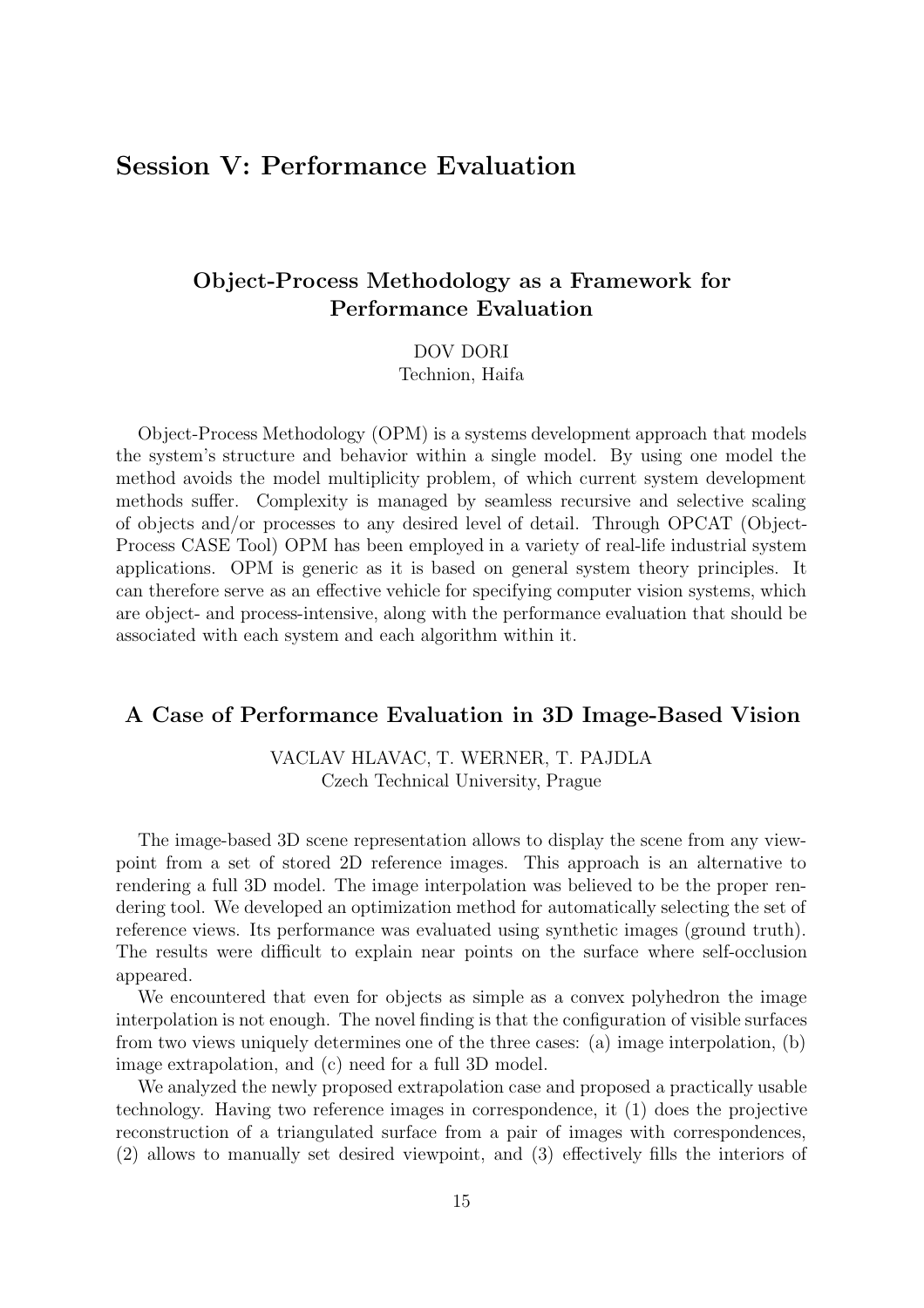transferred triangles by correctly re-mapping the texture stored with one of the reference images. The oriented projective geometry solves the front/behind ambiguity. If the homography of a transfer is replaced by an affine transformation then the visibility can be solved by z-buffering the distance of a surface point from the epipole.

#### The Use of Resampling Methods for Performance Evaluation

#### PETER MEER, J. CABRERA, K. CHO, B. MATEI, D. TYLER Rutgers University, Piscataway

A new performance evaluation paradigm for computer vision systems is proposed. In real situation, the complexity of the input data and/or of the computational procedure can make traditional error propagation methods unfeasible. The new approach exploits a resampling technique recently introduced in statistics, the bootstrap. Distributions for the output variables are obtained by perturbing the input with a noise process derived from it. Using these distributions rigorous performance measures can be derived solely from the given input. Covariance matrices and confidence intervals can be computed for the estimated parameters and individually for the corrected data points. The potential of the new paradigm is shown by employing it to compare different methods used in the low-level task of edge detection and in the middle-level task of rigid motion estimation.

## Dissimilarity Measures Between Gray-Scale Images as a Tool for Performance Assessment

#### PIERO ZAMPERONI Technical University of Braunschweig

The measure of dissimilarity  $D(A,B)$  between arbitrary gray-scale images A and B presented in this contribution is useful for a quantitative performance evaluation of image restoration, edge detection, thresholding, and segmentation methods. The performances of such methods are ranked on the basis of the lowest dissimilarity between the processed image and a ground truth, e.g. the original image or a-priori known edge maps. Further applications of the  $D(A,B)$  measure are: (1) quantitative evaluation of the cumulative dissimilarity caused by small amounts of shift, rotation, affine deformations, illumination changes, and different types of noise, and (2) selection, from an image database, of the most similar images with respect to a given comparison image.

After an overview of the state-of-the-art in gray-scale image comparison approaches, this contribution examines a set of properties that D should have, in order to cope with the tasks mentioned above. Then it proposes a multi-stage dissimilarity measure, in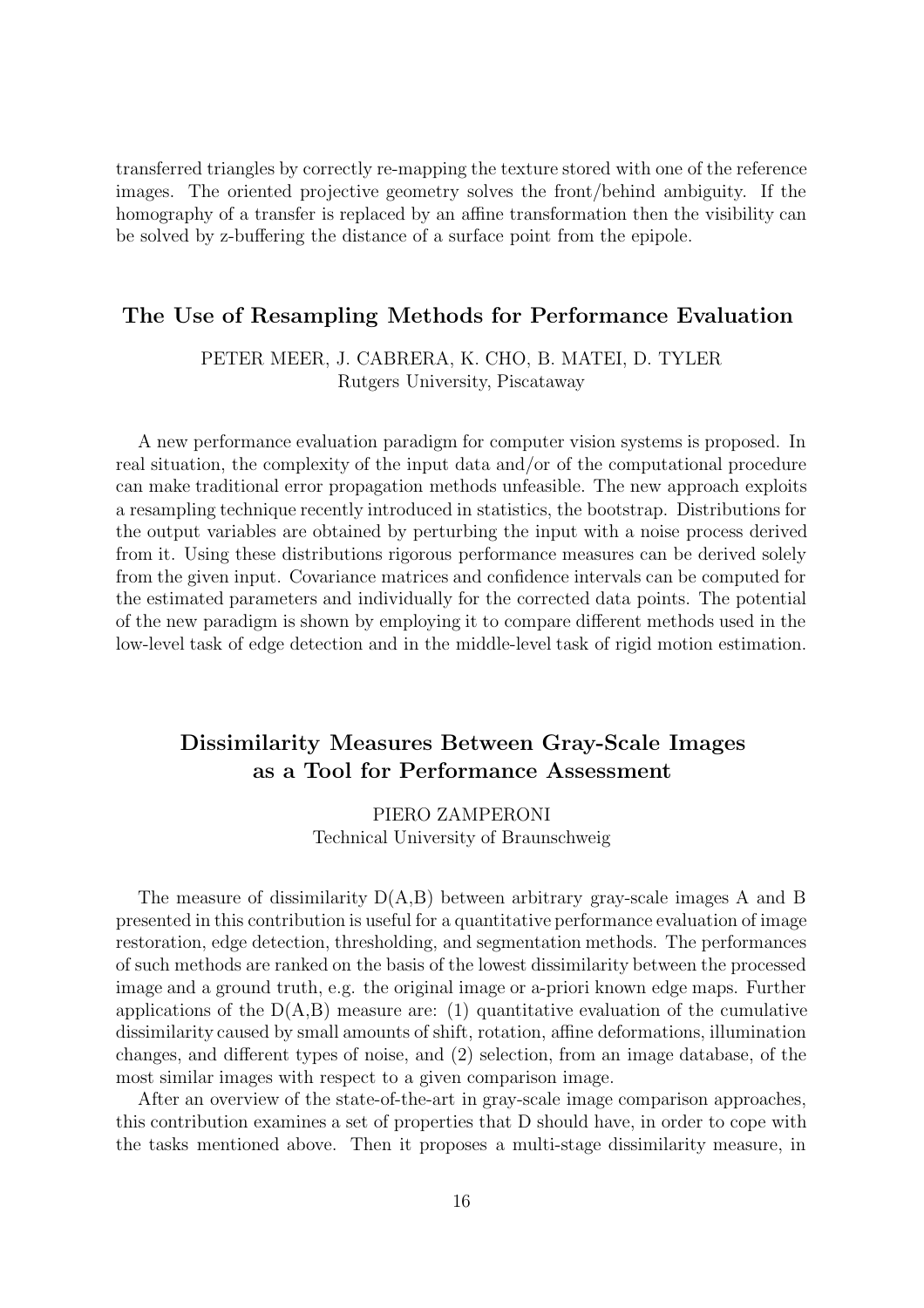which each stage, i.e. point-to-point, point-to-image, local image-to-image, and global image-to-image, can be realized by means of different distance measures, thus originating a manifold of variants of D. Some properties of these variants, related to the requirements posed to D and to the nature of the compared images, are examined and made the object of experimental verification.

Numerous experimental results, obtained with real-world images and with widespread low-level image processing operators to be assessed, illustrate the performances of the proposed measure in relation with the following tasks or desired properties: shift and rotation measurements, edge-preserving smoothing operators, edge detection operators, image segmentation by labeling, binarization with automatic threshold selection, robustness with respect to spike noise and to varying scene illumination, selection of the "most similar images" from a database, and face recognition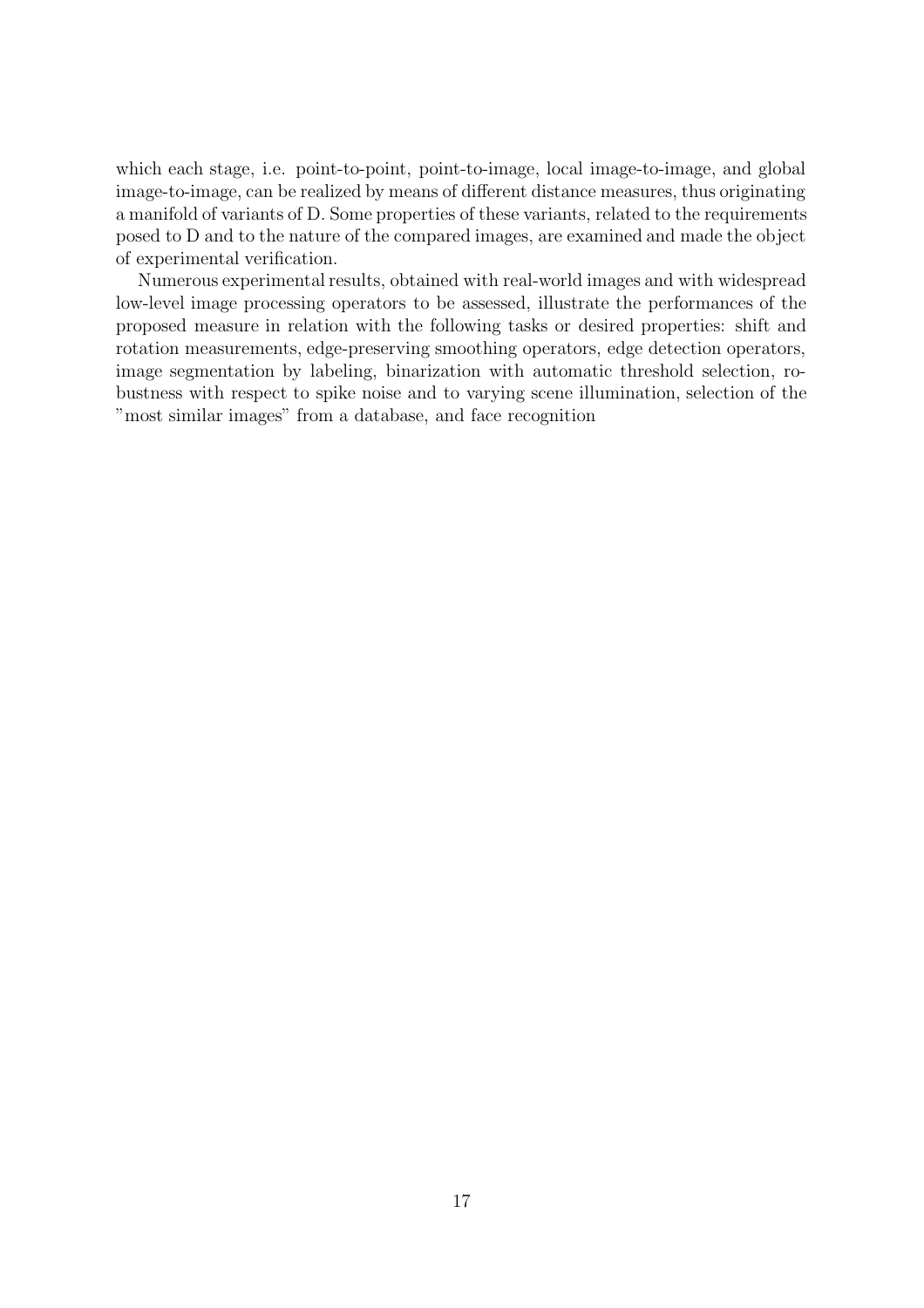## Session VI: Recognition and 3D Reconstruction

## Sensitivity Analysis of Projective Geometry-Based 3D Reconstruction

MARIA PETROU University of Surrey, Guildford

Projective geometry is a method that allows the reconstruction of the imaged scene, provided that the coordinate positions of at least 6 reference points lying on two planes are known, both on the image plane and in the world coordinate system. The method relies on the solution of a succession of algebraic equations. These equations are nonlinear and as such they introduce inhomogeneous errors in the solution space, when there is some error in the measurements performed on the image plane and/or in the location of the reference points. The work presented is the complete sensitivity analysis of the method. The error amplification factor of each equation is defined as the coefficient that multiplies the variance of the distribution of the errors in the position of the reference points, to produce the variance of the distribution of errors in the output quantity (it is assumed that the error in both coordinates of the reference points are independent and distributed with the same variance). The error amplification factor is used to identify which parts of the scene can be reliably reconstructed, and how the reference points can be chosen so that the reconstruction is most accurate. The motivation of this work was the need to infer the 3D shape of a block of granite with the help of 4 cameras around it, so that the optimal way to cut it into slabs is determined in order to minimize waste.

#### Performance Evaluation of Graphics Recognition

DOV DORI, L. WENYIN Technion, Haifa

Accurate and efficient vectorization of line drawings is essential for any high-level processing. However, there exists no standard for the evaluation of vectorization algorithms. We propose a protocol for evaluating the extraction of straight and circular line segments to help compare, select, improve, and design new algorithms. The protocol considers a variety of factors at the pixel level and at the vector level, including pixel overlap, endpoints proximity, width, shape, style, and fragmentation. Application to arc detection is demonstrated.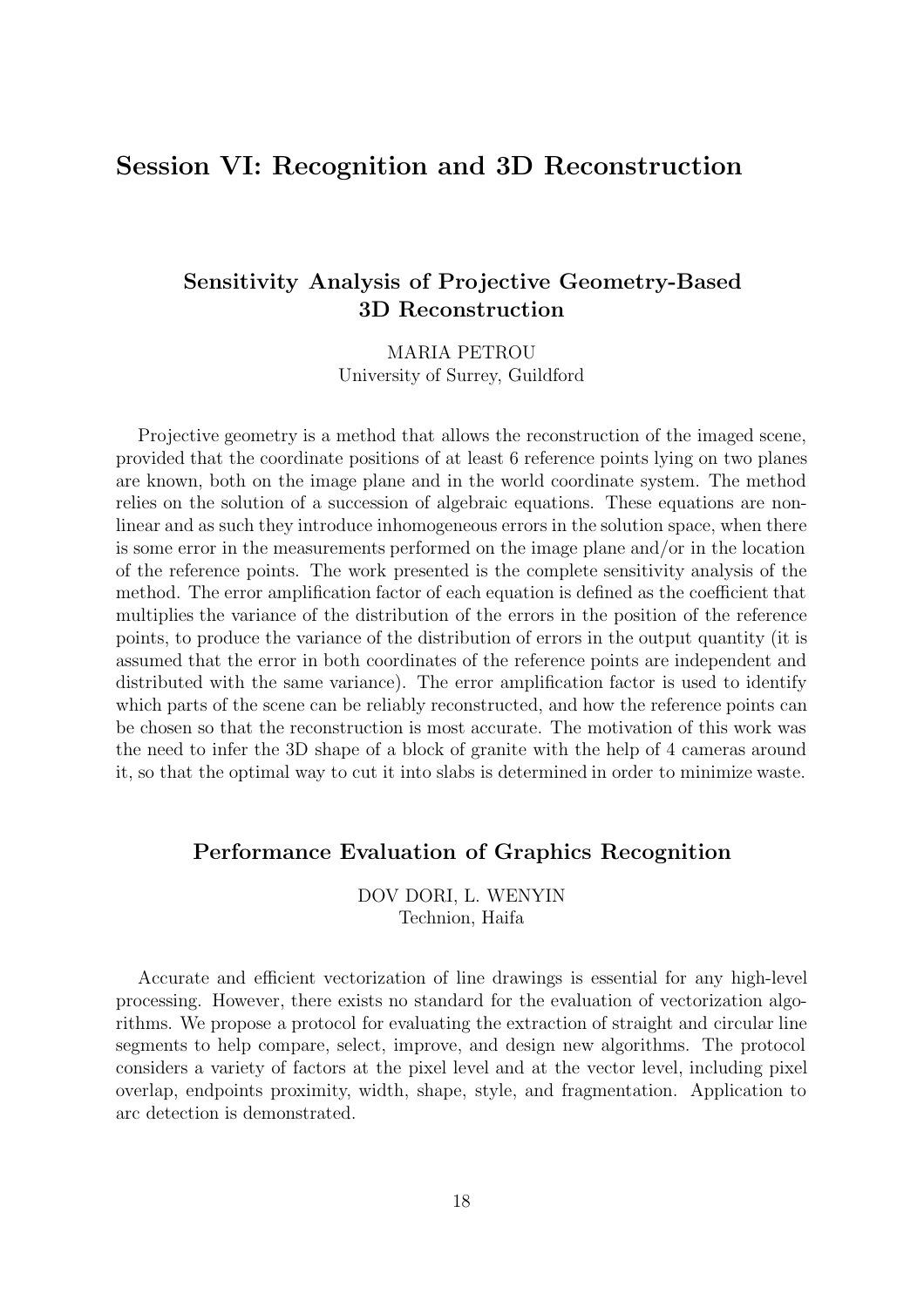#### A Performance Evaluation for Graphics Recognition Systems

IHSIN T. PHILLIPS & A. K. CHHABRA Seattle University & Bell Atlantic Network Systems, White Plains

This paper presents a benchmark for evaluating graphics recogniton systems. The benchmark is designed for evaluating the performance of graphics recognition systems on images that contain straight lines (solid or dashed), circles (solid or dashed), partial arcs of circles (solid or dashed) as well as the locations of text blocks within the images. This benchmark gives a scientific comparison of vectorization software and uses practical performance evaluation methods that can be applied to complete vectorization systems. Three systems were evaluated under this benchmark and their performance results are presented in this paper. We hope that this benchmark will help assess the state of the art in graphics recognition and highlight the strengths and weaknesses of current vectorization technology and evaluation methods.

#### Performance Evaluation of Eigenimage Recognition

ALES LEONARDIS, H. BISCHOF University of Ljubljana

The basic limitations of the current appearance-based matching methods using eigenimages are non-robust estimation of coefficients and inability to cope with problems related to outliers, occlusions, and segmentation. We propose a robust approach which successfully solves these problems. The major novelty of our approach lies in the way how the coefficients of the eigenimages are determined. Instead of computing the coefficients by a projection of the data onto the eigenimages, we extract them by a hypothesize-andtest paradigm using subsets of image points. Competing hypotheses are then subject to a selection procedure based on the Minimum Description Length principle. The approach enables us not only to reject outliers and to deal with occlusions but also to simultaneously use multiple classes of eigenimages.

We performed an extensive comparison of the standard eigenspace method with the robust method (we designed two versions of it) on a standard database of 1440 images (20 objects under 72 orientations) under various noise conditions. A performance evaluation of the eigenimage recognition has determined the range of applicability for the methods under different noise conditions.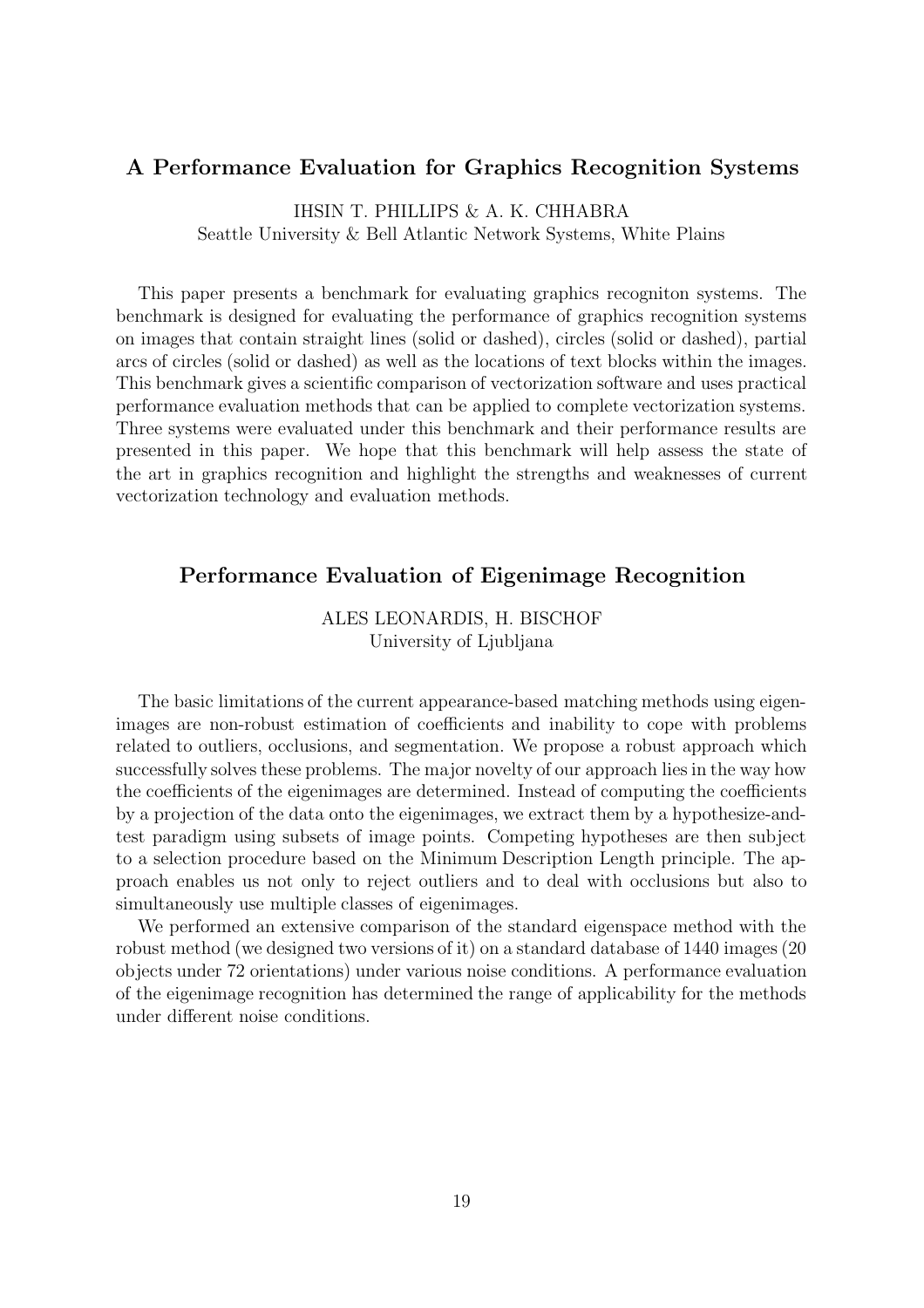## Session VII: Optic Flow and Low-Level Motion

## Performance Characteristics of Low-level Motion Estimators in Spatiotemporal Images

BERND JÄHNE, H. HAUSSECKER University of Heidelberg

Motion leads to oriented structures in spatiotemporal images. A unified concept is introduced to estimate motion by nonlinear spatiotemporal filtering. This concept includes the standard differential, tensor, and phase based techniques. It is taken as a basis for a detailed performance analysis without any specific assumptions and approximations about the spatial structure of the images. The formulation in continuous space also enables a separation into principal flaws of an approach and errors introduced by inadequate discretization. It is discussed how noise, accelerated motion, inhomogeneous motion, and motion discontinuities bias motion estimation. Another serious source for errors is the approximation of derivative operators by discrete difference operators. A new nonlinear optimization technique is introduced that minimizes the error in the direction of the gradient. For high levels of accuracy, it is also necessary to correct for the photoresponse nonuniformity (PRNU) of the image sensor. The PRNU leads to a static pattern in image sequences that biases the motion estimate towards zero velocity in regions with low contrast.

#### Using Optical Flow to Measure 2D and 3D Corn Seedling Growth

JOHN L. BARRON & A. LIPTAY

The University of Western Ontario, London & Greenhouse and Processing Crops Centre, Harrow

We use optical flow to measure 2D and 3D growth of corn seedlings. Our method is ultra-sensitive and operates in a non-intrusive, non-contact manner and can measure motions whose magnitude is as minuscule as 5 microns. Our 2D analysis, started in 1994, uses the standard motion constraint equation and a least squares integration method to compute optical flow, which is used as a measure of plant growth. A key assumption of our 2D analysis is that growth motion occurs locally in a 3D plane and the accuracy of the measurements depends on this assumption being satisfied. We describe two 2D growths experiments: the first shows high correlation between root temperature and plant growth and the second shows the growth/swaying of the tip of a corn seedling and of an emerging leaf over a 3 days period.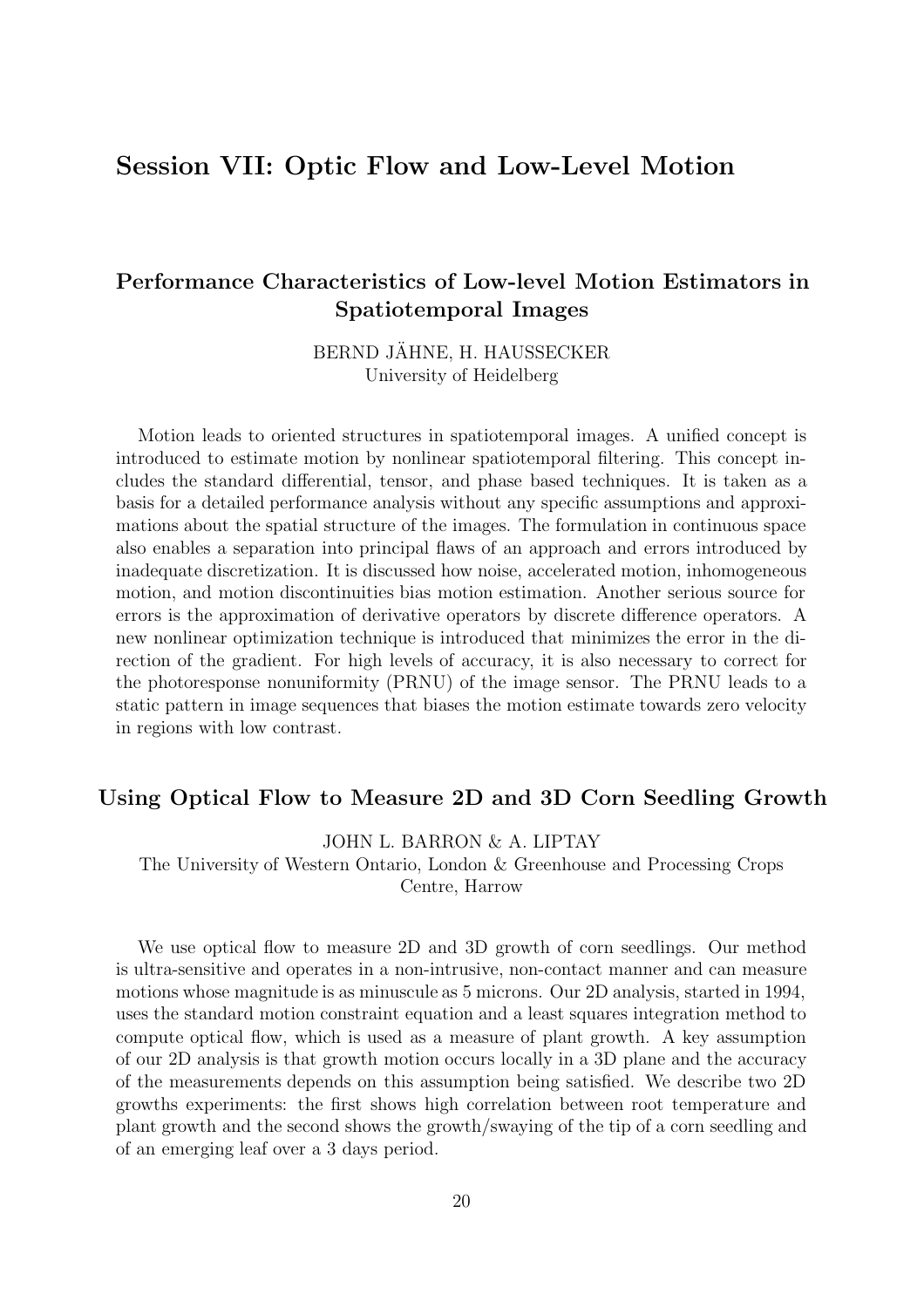Both the 2D and 3D methods assume orthographic projection, which holds locally in the image plane. Our 3D optical flow calculation uses a single least square integration calculation to compute a single 3D velocity for each image. Each image in the sequence consists of two views of the same seedling; one view of the corn seedling is front-on while the second view is an orthogonal view (at 90 degrees) of the seedling, made by projecting the plant's orthogonal image onto a mirror oriented at 45◦ with respect to the camera.

We compute 3D optical flow at the corn seedling's tip by using a simple extension of the 2D motion constraint equation. Results show that 3D motion exhibits swaying circular motion. The accuracy was verified subjectively by superimposing growth vectors on the plant images and viewing the image sequence as a movie, and objectively by observing that the difference between the sum of the vertical components of the velocity in the front and side images between images 10 and 400 was within  $1\%$  of the difference of the center of masses of the points used in the velocity calculation of the front and side views of the same images.

#### Computing Multiple Image Motions

STEPHEN S. BEAUCHEMIN, R. BAJCSY The University of Pennsylvania, Philadelphia

The computation of image motion for the purposes of determining egomotion is a challenging task as image motion includes discontinuities and multiple values mostly due to scene geometry, surface translucency, and various photometric effects such as surface reflectance. We present algorithms for computing multiple image motions arising from occlusion and translucency which are capable of extracting the information content of occlusion boundaries and distinguish between those and additive translucency phenomena. Sets of experimental results obtained on synthetic images are presented. These algorithms are based on recent theoretical results on occlusion and translucency in Fourier space.

#### Motion Analysis

LUC M.J. FLORACK Utrecht University

Vicious circularities have always pervaded the field of image analysis. For example, "features" such as "edges" only exist by virtue of a fiducial "edge detector" used to extract them, whereas these detectors in turn are being constructed with the aim to detect those features that one is intuitively inclined to call "edges".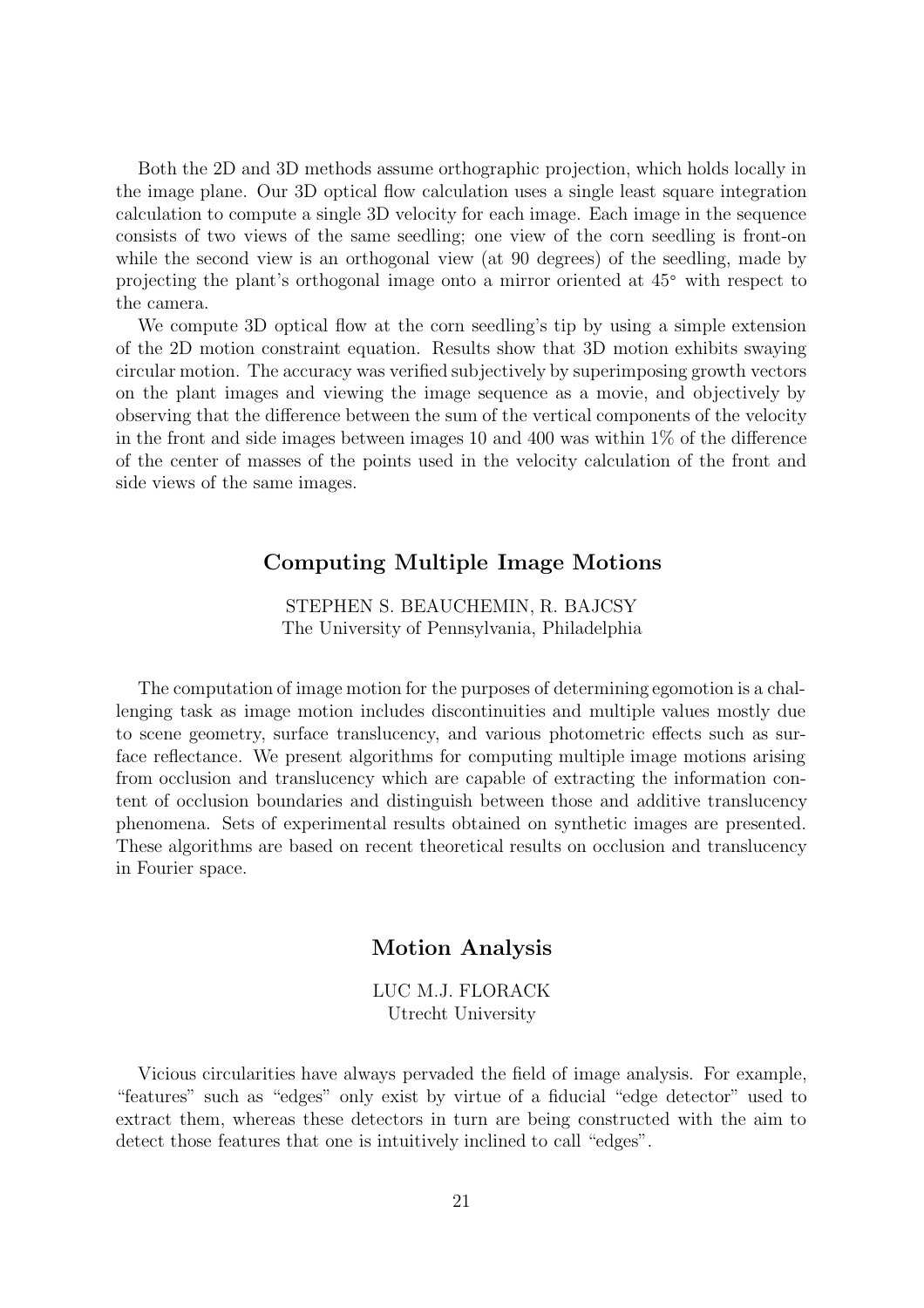The paradox arises from abuse of terminology. The polysemous term "edge" is used in two essentially different meanings here: once as an operationally defined concept (output of an edge detector), and once as a heuristic feature pertaining to our intuition (a matter of interpretation) begging the question of appropriate detector design.

Clarity is served by a manifest segregation of "structure" (which, once conventionally defined, becomes a matter of public evidence) and "interpretation" (selection of one among many possible hypotheses all consistent with the evidence). A convenient way to do this is to embed "structure" into a framework of duality and to model "interpretation" as an external constraint (gauge condition) imposed on the class of possible interpretations (gauge invariance).

The proposed framework can be applied successfully to motion extraction. Duality tells us exactly what the effect is of using such-and-such filters, and the gauge condition represents a priori knowledge that suffices to solve the "aperture problem". The aperture problem as such pertains to an intrinsic local invariance (i.e. gauge invariance), which cannot be resolved on the basis of image evidence by itself.

#### Evaluation by Characterization of Generic Output: Optic Flow

#### MADS NIELSEN, O. F. OLSEN University of Copenhagen

The statistical evaluation of an algorithm comprises the same complexity as the development of the statistically optimal algorithm. We therefore suggest a thorough analysis prior to testing in terms of statistic sampling of the input space. The following is an example of an analysis showing "What is the generic output of an optic flow computation?". The optic flow field is defined as preserving the intensity along flowlines. Due to singularities in the image at fixed time, poles are created in the optic flow field. We describe the generic types of flow singularities and their generic interaction over time. Furthermore we analyze the generic structures and events in the optic flow field when analysed in a multi-scale framework. In a general analytic flow field, normally the topology is characterised by the points where the flow vanish again subdivided into repellers, attractors, whirls, and combinations hereof. We point out the resemblance, but also the important differences in the structure of a general analytic flow field, and the structure of the optic flow field expressed through its normal flow. Finally, we show examples of detection of these singularities and events detected from non-linear combinations of linear filter outputs.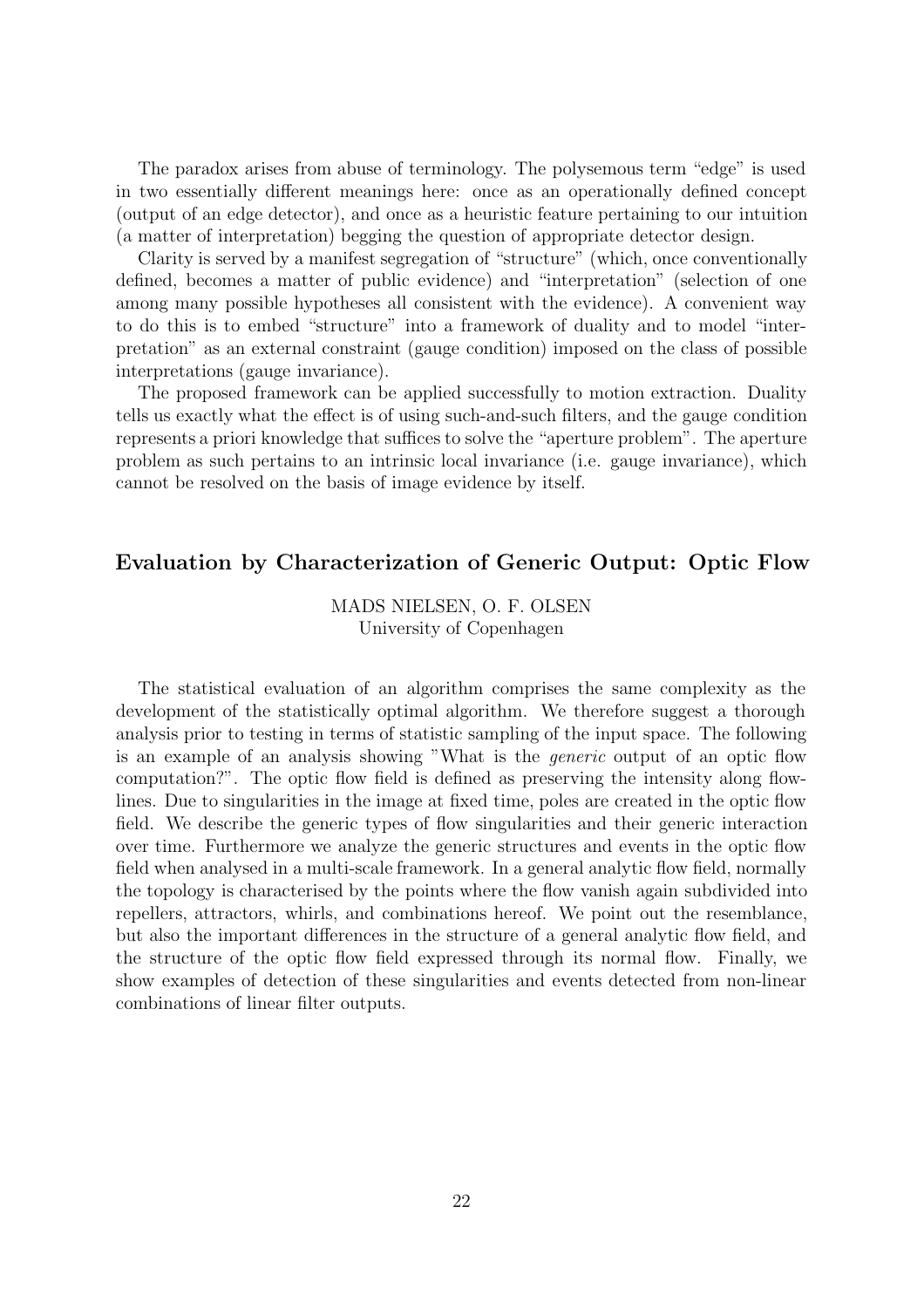## Session VIII: Motion, Tracking, and Stereo

## Performance Evaluation of Using Motion Estimation in Video Coding

CHI-FA CHEN I-Shou University, Kaohsiung

This paper investigates the performance of using motion estimation in a video coder. The characteristics of motions in image sequences are firstly studied. It has been found that the distribution of motion vector in both horizontal and vertical directions can be described by the uniform function. It was also found from the simulation results that the grey level distribution of difference images with motion estimation becomes more compact than that without motion estimation. Motion estimation errors on translationally and rotationally moving areas are then discussed. They can be expressed respectively by a random variable with uniform distribution. The performance of motion estimation in video coding is evaluated analytically based on the model of a hybrid coder that was proposed by Chen and Pang. According to the derived results, there is nearly a 7-dB difference when the temporal correlation coefficient changes from 0.95 to 0.99 with the optimal prediction coefficient. The simulation results show a 3-dB to 7.2-dB improvement using block-match motion estimation with unity prediction coefficient. The efficiency of the motion estimator increases dramatically when the estimation inaccuracy is small, i.e., temporal correlation coefficient approaches unity. The derived results can be readily applied to the situations that use methods other than block matching algorithms.

### Performance Characterization in the Context of Video Analysis

VISVANATHAN RAMESH Siemens Corporate Research, Princeton

Image understanding systems are complex and are composed of several algorithms applied in a sequence. In past work, we outlined a systems engineering methodology for characterizing/designing computer vision systems. The methodology has two components: "performance characterization or component identification" and "application domain characterization". Performance characterization involves the determination of the deterministic or stochastic behavior of components in the system. This is done by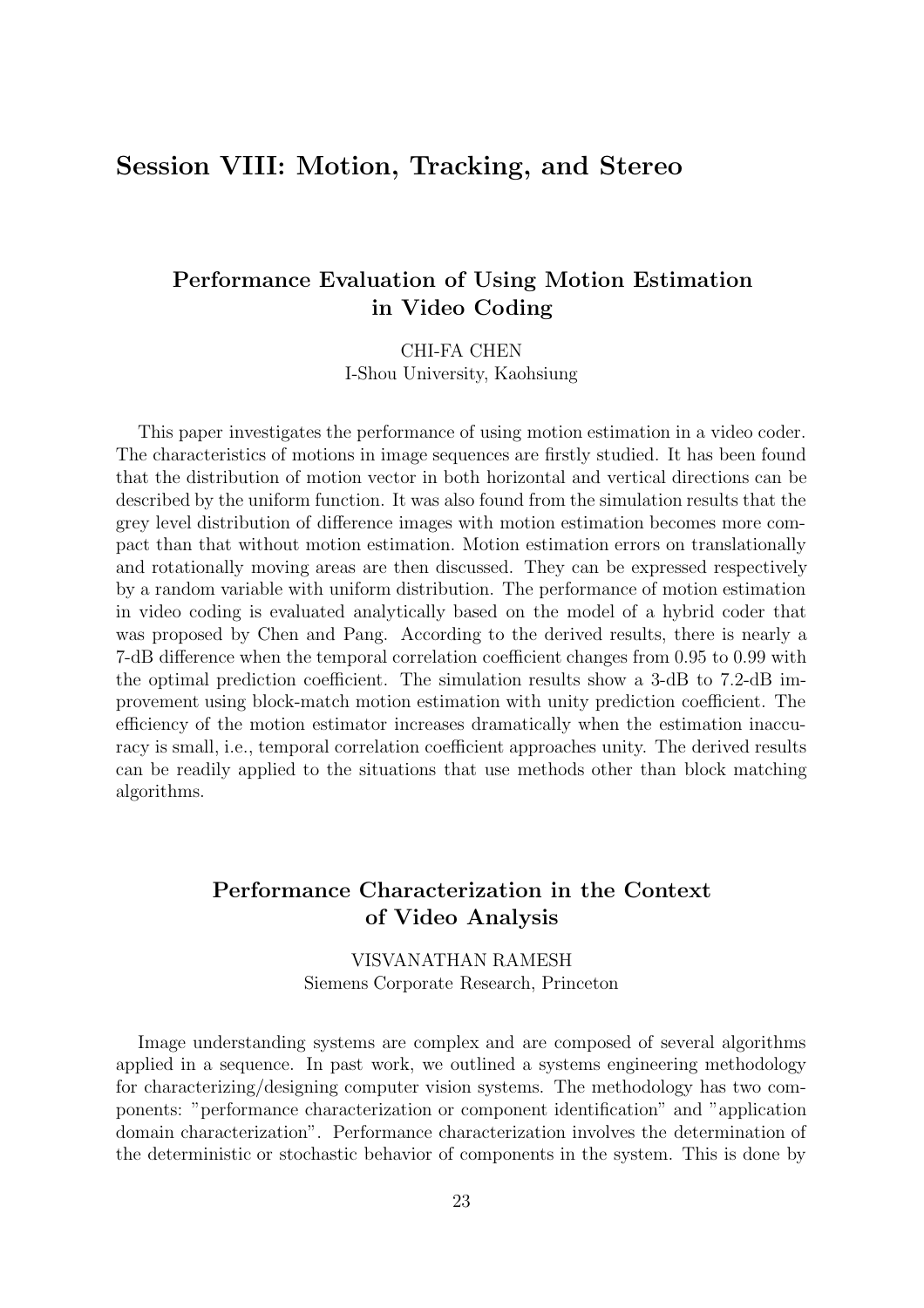specifying an ideal data model, a perturbation model in the input, and determining the output data and perturbation models. Application domain characterization (relative to an algorithm component) involves the derivation of probability distributions describing the input population. This is done by using annotations. The expected performance of the system can then be obtained by simply integrating the performance criterion over the input population distribution.

While we illustrated the two steps for a fixed algorithm sequence, it is not clear how (for various application domains) one can develop a system to automatically configure the algorithm sequence and its parameters. We argue that contextual knowledge plays a dominant role in this translation of a task specification to an algorithm sequence and parameters. We illustrate this in the context of video analysis. More specifically, we present the design of a tennis video interpretation system and we show that domain knowledge regarding scene geometry, video editing, and rules of the game can be used in algorithm design. An annotation tool is used to learn statistics from the video data. These statistics are used to design appropriate decision rules at the various stages of the system.

## Experimental Comparative Evaluation of Feature Point Tracking Algorithms

#### DMITRY CHETVERIKOV, J. VERESTOY Hungarian Academy of Sciences, Budapest

In this study, dynamic scenes with multiple, independently moving objects are considered. The objects are represented by feature points whose motion is tracked in long image sequences. The feature points may temporarily disappear, enter, and leave the view field. This situation is typical for surveillance and scene monitoring applications.

Most of the existing approaches to feature point tracking have limited capabilities in handling incomplete trajectories, especially when the number of points and their speeds are large, and trajectory ambiguities are frequent. Recently, we have proposed a new tracking algorithm which efficiently resolves these ambiguities.

Tests reported in the previous studies are not statistically relevant and usually consider only sparse point sets, e.g., 4 - 10 points per frame. We have recently initiated a systematic, comparative performance evaluation study of feature point tracking algorithms. As a part of this evaluation, experimental results are presented for our algorithm and the algorithms by Rangarajan and Shah and by Salari and Sethi.

A motion model called Point Set Motion Generator is used to generate the synthetic motion sequences for testing the tracking algorithms. In the current version of the model, the randomly generated points move independently. The advantages of such motion are the variable frequencies of different trajectory ambiguities and the possibility of their statistical assessment. Later, simulations of assorted coherent motions will be added in order to test the capability to cope with correlated trajectories.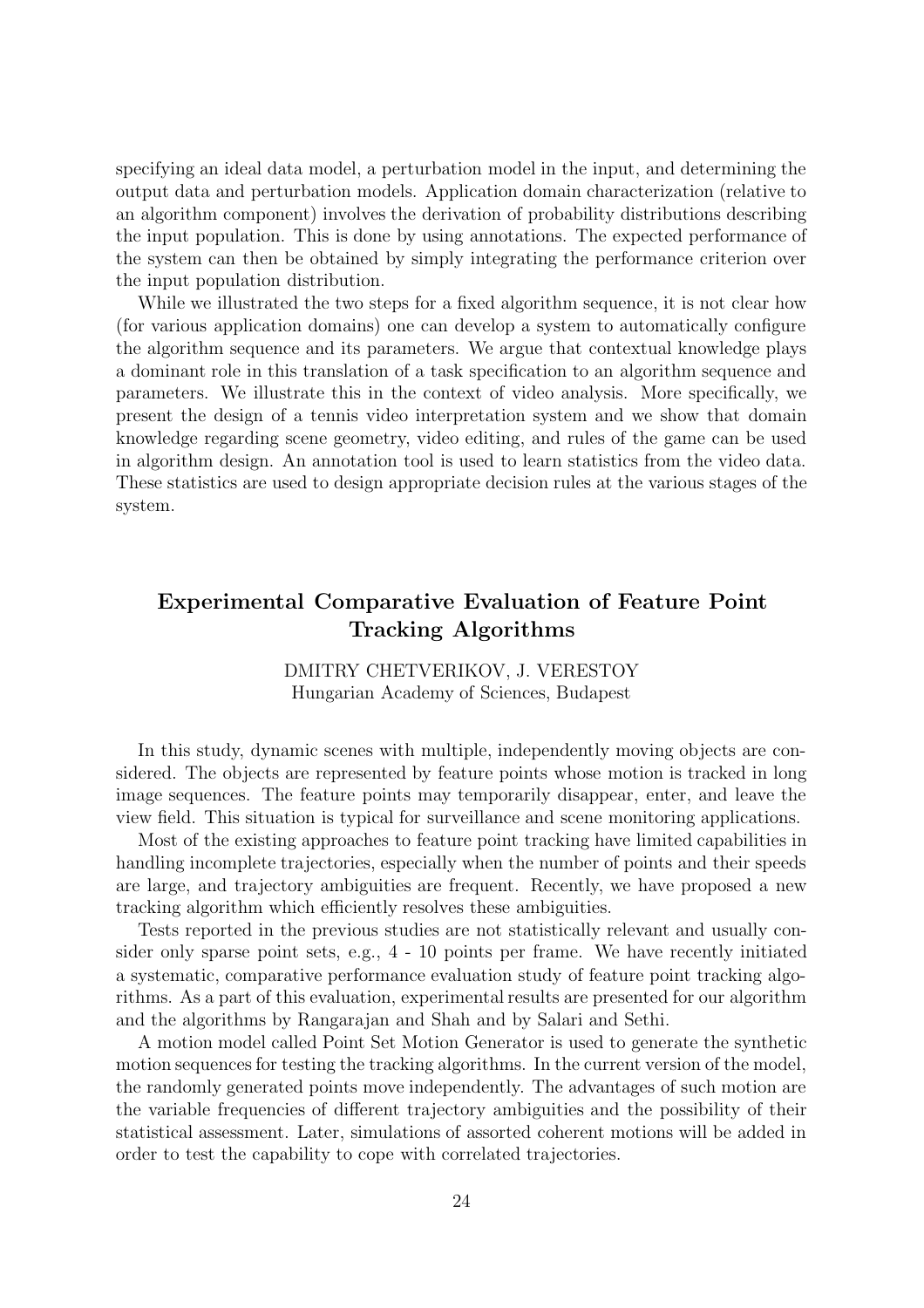We use two different merits of tracking performance. The first one applies the strict trajectory-based criterion which only accepts perfect trajectories. The second merit of performance is link-based. This merit accounts for partially tracked trajectories. Based on these criteria, comparative experimental results are shown and discussed.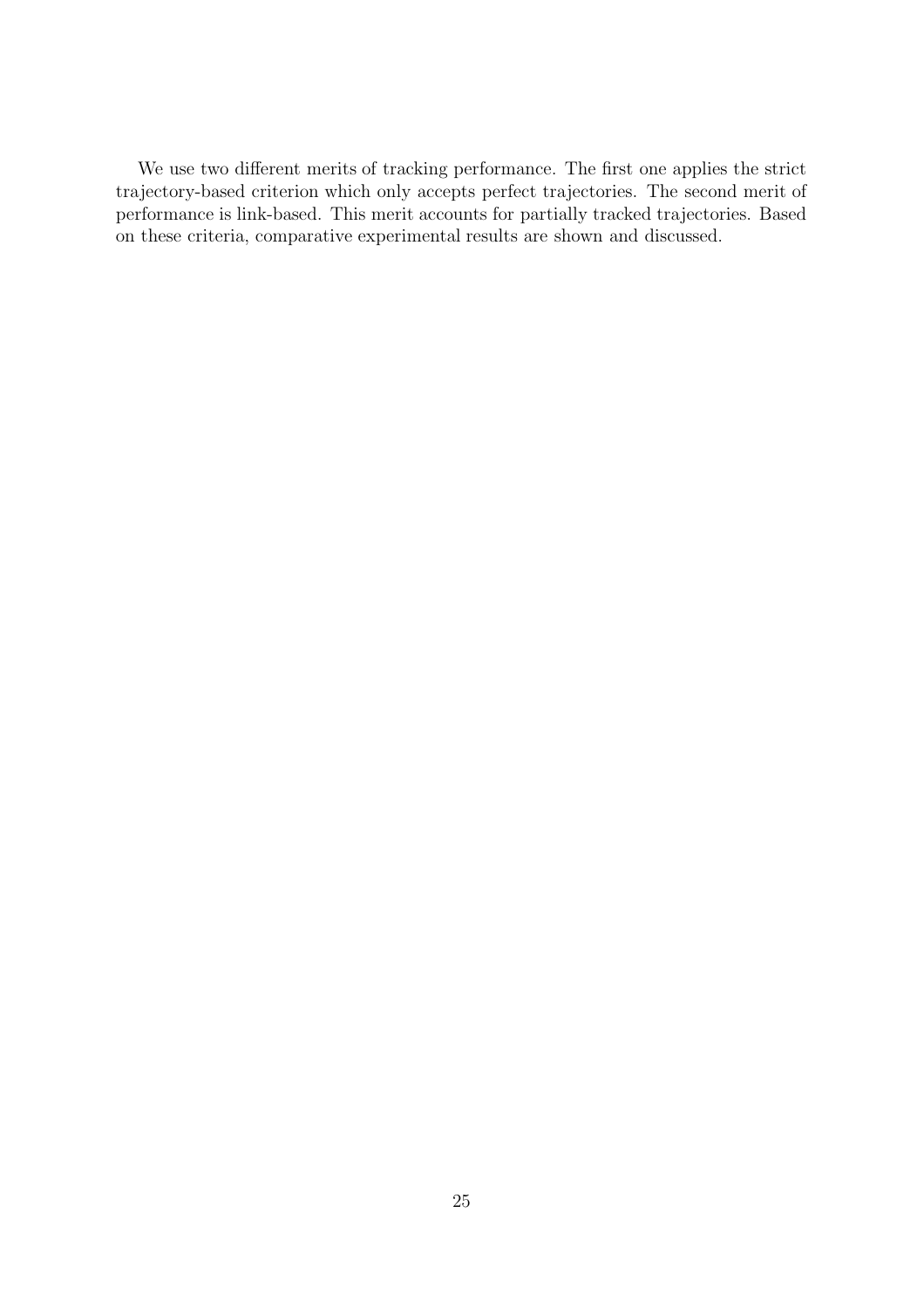## Session IX: 3D Objects and Scenes

## Pros and Cons of Using Ground Control Points to Validate Stereo and Multiview Terrain Reconstruction

GEORGY GIMEL'FARB The University of Auckland

The problem of validating binocular, trinocular, or multiple view terrain reconstruction by ground control points (GCP) is addressed. Computational low-level stereo reconstructs a terrain by searching for a 3D surface that gives the closest match between corresponding points (or patches) in given stereo images of the terrain. It is an ill-posed mathematical problem because, generally, different terrains can produce the same stereo images.

Some regularising heuristics may reduce this lack of uniqueness but, in any case, the choice of the GCPs has to be based on estimating confidences of these points. The confidence depends on robustness of matching the corresponding image points. In particular, uniform or repetitive patterns of a terrain colouring result in low-confident GCPs. The reconstructed digital models of a terrain should be supplemented with a supporting confidence map to facilitate the validation process.

Pros of using the GCPs in this process are dictated by the fact that they are "a must" for calibrating (orienting) the images and for measuring actual deviations between the true and the reconstructed terrains. Their cons result from the fact that only the highly confident GCPs can be checked for the validation purposes. The deviations in lowconfident areas can hardly be considered as poor performance of a stereo algorithm. But, the computational confidence measures depend on the image features used for matching. Therefore, the GCPs, sufficiently confident for human vision, may possess low confidences in respect to a particular computational stereo algorithm, and vice versa. Also, in some cases, visually chosen GCPs may not correspond to the true terrain due to specific colouring that cheats human stereo perception. Some experiments in reconstructing terrains by symmetric dynamic programming approach and in mapping the confidences of the obtained terrains are presented and discussed. (Acknowledgement: This research is supported in part by the University of Auckland Research Committee Grant T01/XXXXX/62090/F3414076.)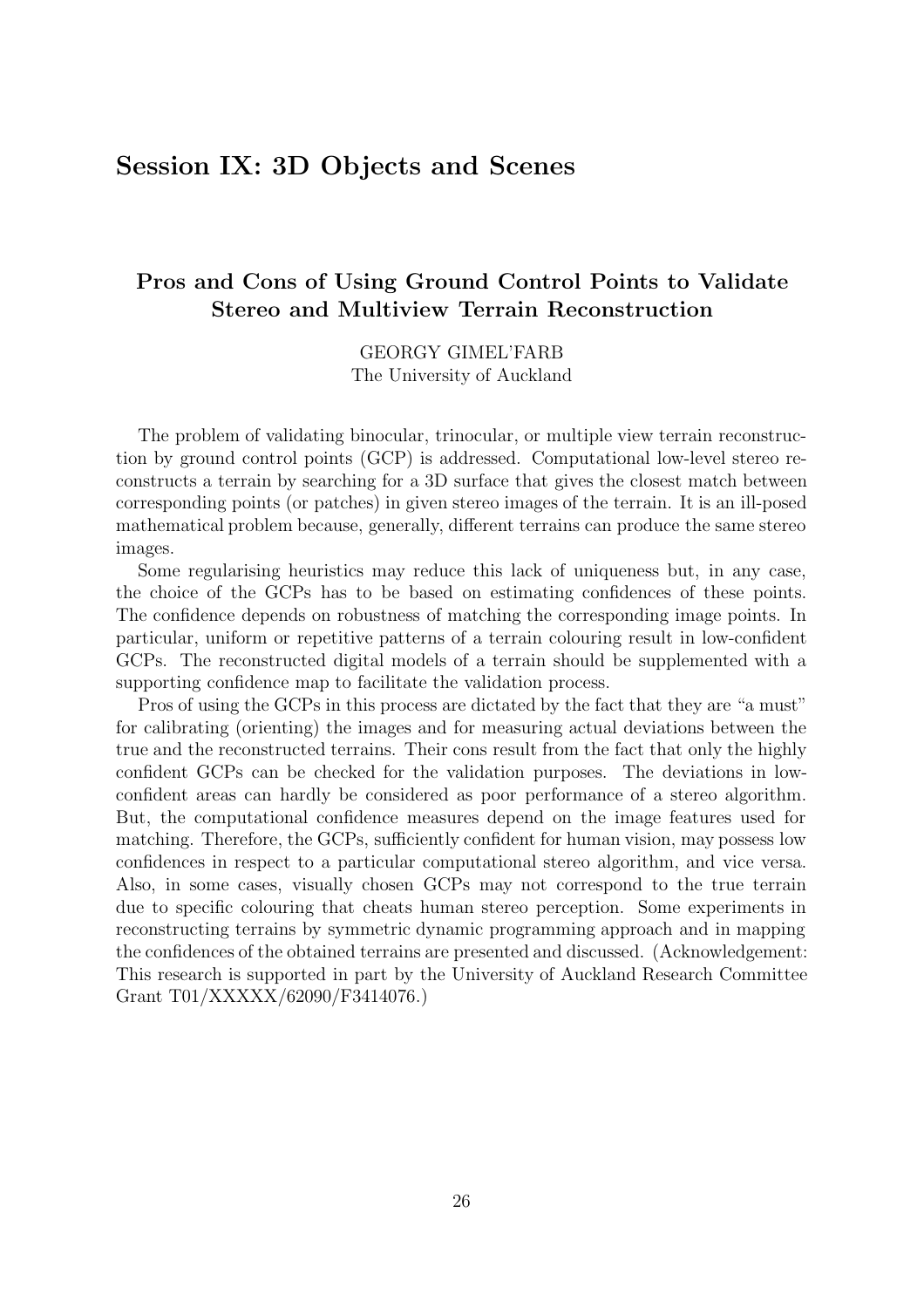## A Systematic Approach to Error Sources for the Evaluation and Validation of a Binocular Vision System for Robot Control

DETLEF RICHTER Fachhochschule Wiesbaden

The automatic control of production lines may be done in appropriate cases by robots controlled by digital image processing. CCD video cameras are used as optical sensors. When a two-dimensional image of a three-dimensional scene is generated the depth information is lost, however applications with a high degree of automation commonly require an exact recognition of three-dimensional objects and their positions. Therefore, binocular video cameras are used. For the application of image processing algorithms and subsequent robot control, a comprehensive calibrating procedure is required for the cameras and for the robot basis. An evaluation procedure of the corresponding software estimates only the reliability of the whole system, ignoring single effects of errors. In the paper presented, model dependent error sources are recorded systematically to find appropriate procedures for independent verification. It is presumed that no logical errors or errors due to computer internal process communications are present. This approach may be applied to similar complex model dependent software systems.

#### Multigrid Convergence of Surface Approximations

REINHARD KLETTE The University of Auckland

The talk suggests a study of multigrid convergence as a general approach for modelbased evaluations of computer vision algorithms. This criterion is common in numerical mathematics. Multigrid convergence is discussed in this talk for four different tasks in 3D surface approximation or 3D surface recovery.

Jordan surfaces and Jordan sets provide the proper model for discussing surface approximations. In this talk, an object in 3D Euclidean space is a simply-connected compact set bounded by a (measurable) Jordan surface. Objects in 3D Euclidean space are studied based on given digitizations. The applied multigrid digitization model assumes cube inclusion or cube intersection (side length of cube  $=$  grid constant) where the grid constant (2 to the power -r) converges towards zero.

The existence of convergent algorithms is discussed for the problems of approximations of polyhedral surfaces based on sampled data (the least-square error approximation is a convergent technique for planes), volume and surface area measurement for Jordan sets or 3D objects (convergent volume measurement is known for about 100 years, a provable convergent surface area measurement is a recent result in the theory of geometric approximations), and surface recovery by solving a (special) linear differential equation system (see also below for the talk by Kozera and Klette). The existence of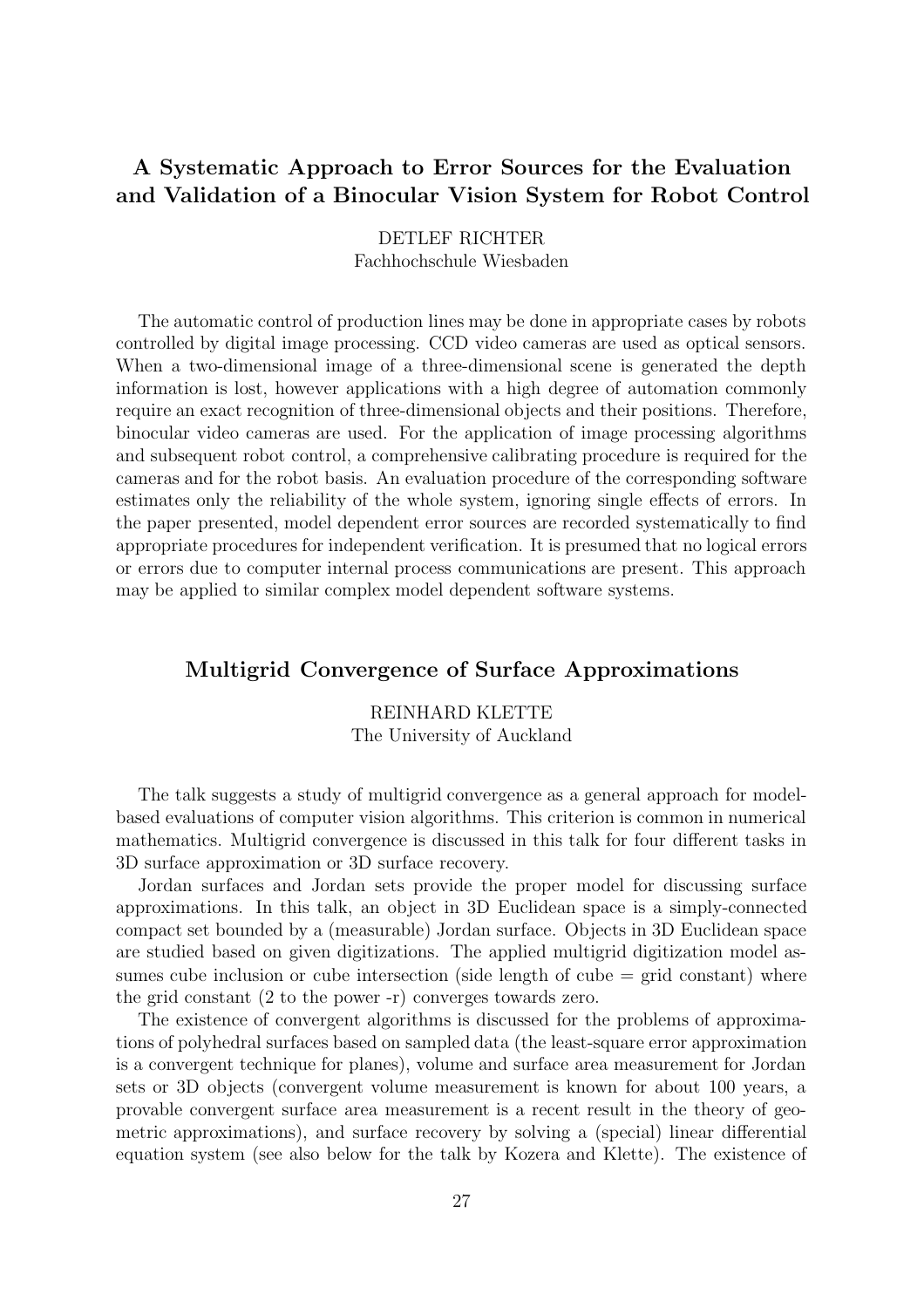convergent algorithms for surface reconstruction based on gradient information (integration of conservative vector fields) or for the analysis of surface curvature are stated as open problems. For these problems it is suggested to discuss the existence of convergent techniques for specified subclasses of 3D objects.

## Evaluation of Finite-Difference Based Algorithms in Linear Shape From Shading

R. KOZERA & REINHARD KLETTE The University of Western Australia, Perth & The University of Auckland

A number of algorithms based on the finite difference method in linear shape from shading are presented and analyzed. The evaluation of different numerical schemes is achieved by analyzing and comparing stability, convergence, and domains of influence of each scheme in question. The whole stability and convergence analysis is supplemented by the well-posedness proof of the corresponding initial boundary value problem.

The discussion of the linear reflectance map exposes (as both authors hope) a relatively difficulty appearing during the analysis of a seemingly simple linear case. Finite difference techniques as discussed for this case can also be applied for the non-linear PDEs.

In a general sense this contribution shows that the evaluation of different shape reconstruction algorithms may be directed on specific algorithmic features. This approach may complement the statistical performance analysis of algorithms in computer vision.

#### On Approximation of Jordan Surfaces: A Topological Approach

FRIDRICH SLOBODA Slovak Academy of Sciences, Bratislava

Approximation of measurable Jordan surfaces in  $R<sup>3</sup>$  homeomorphic with the unit sphere on the basis of the notion of a minimal Jordan surface is described. Given two simple polyhedra  $P_{S_1}, P_{S_2}, P_{S_1} \subset P_{S_2}^o, \ \partial P_{S_1} = S_1, \partial P_{S_2} = S_2$ , the problem is to find a minimal closed Jordan surface  $S$  in  $\tilde{G} := P_{S_2} \setminus P_{S_1}^o$ ,  $\partial G = S_1 \cup S_2$  surrounding  $P_{S_1}$ . It is shown that this problem is related to the approximation problem of measurable Jordan surfaces homeomorphic with the unit sphere.

Two types of methods are introduced: the method of shrinking (compression) and the method of expanding (exhaustion). Both methods are performed on a orthogonal grid by gridding technique. The methods represent a topological approach to the approximation of Jordan surfaces homeomorphic with the unit sphere in  $R<sup>3</sup>$  and have a direct impact on integral calculus, computer aided geometric design, computer graphics, and image processing.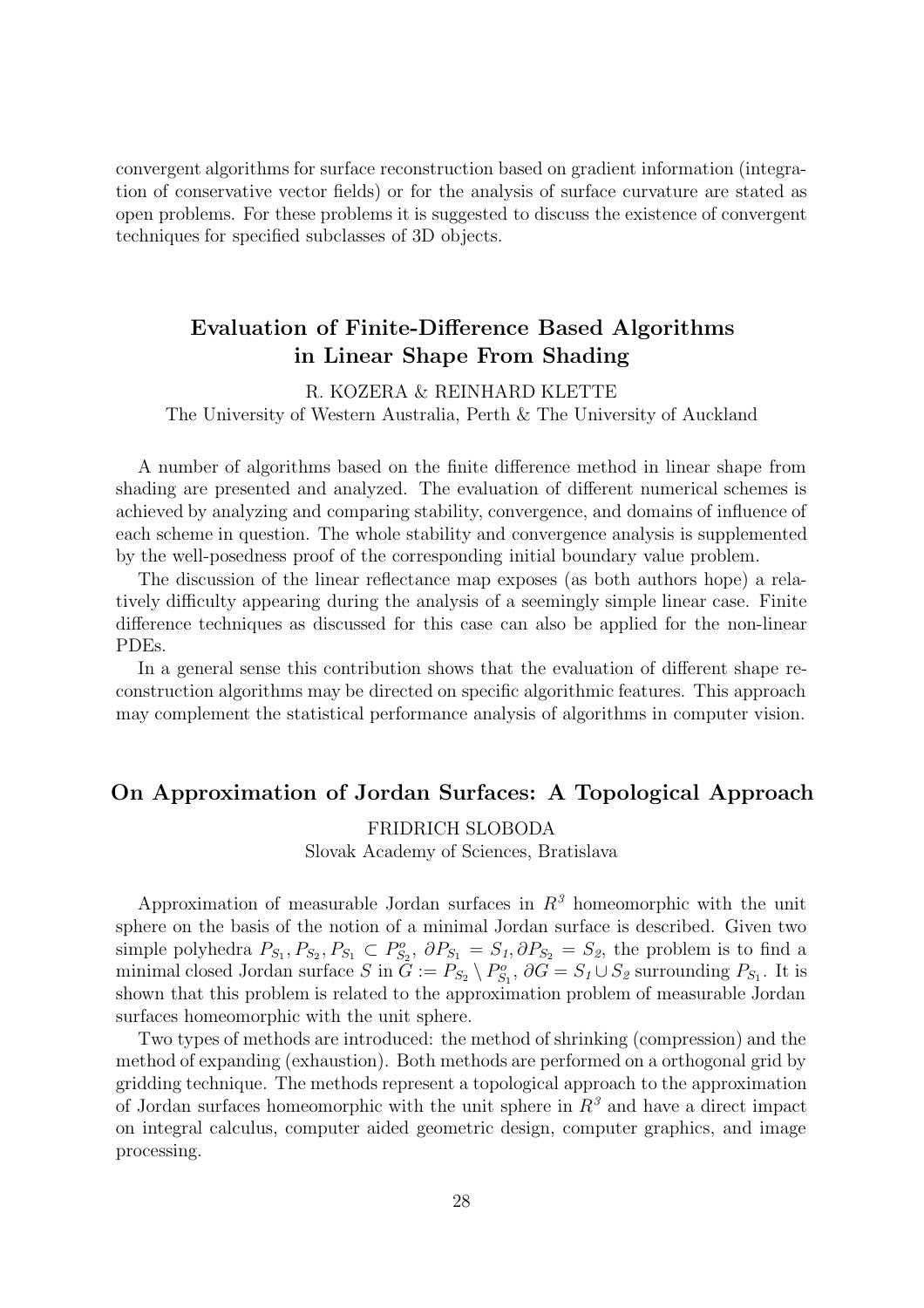## Appendix: Reports of Working Groups I - IV:

### WG I: Performance Analysis, Web Sites, and Teaching Computer Vision

Chair: ROBERT M. HARALICK University of Washington, Seattle

Our group initiated an activity to bring together in a coordinated set of web pages material that would be useful in helping researchers and students to learn about characterizing and evaluating the performance of vision algorithms as well as material in helping students to learn about computer vision. The web page material will be both tutorial in content by way of reports, papers, and viewgraphs as well as by way of software implementing algorithms and software characterizing and evaluating the algorithms implemented. The main site will be http://george.ee.washington.edu.

The software will have some web page front end so that it can be demonstrated over the internet.

Each algorithm web page will have places for the following:

- 1. A self-contained viewgraph tutorial of the algorithm, suitable for teaching
- 2. Reports or papers describing the algorithm and properties of the algorithm such as time complexity, convergence, numerical stability etc.
- 3. References to the literature
- 4. Code for the algorithm including a web interface to enable running of the algorithm by a web browser
- 5. Documentation for the running of the algorithm
- 6. Data sets and their ground truth, possibly including some negative examples on which the algorithm does not perform satisfactorily.
- 7. Software for generating synthetic data sets with ground truth
- 8. Software for evaluating the results of the algorithm against the ground truth
- 9. A self-contained viewgraph tutorial of how the characterization of the algorithm performance or the evaluation of the algorithm is done
- 10. A demo involving a run on real and/or synthetic data

The web pages will be started without necessarily having proper material for all the above places. The community of interested researchers will help fill in any empty place.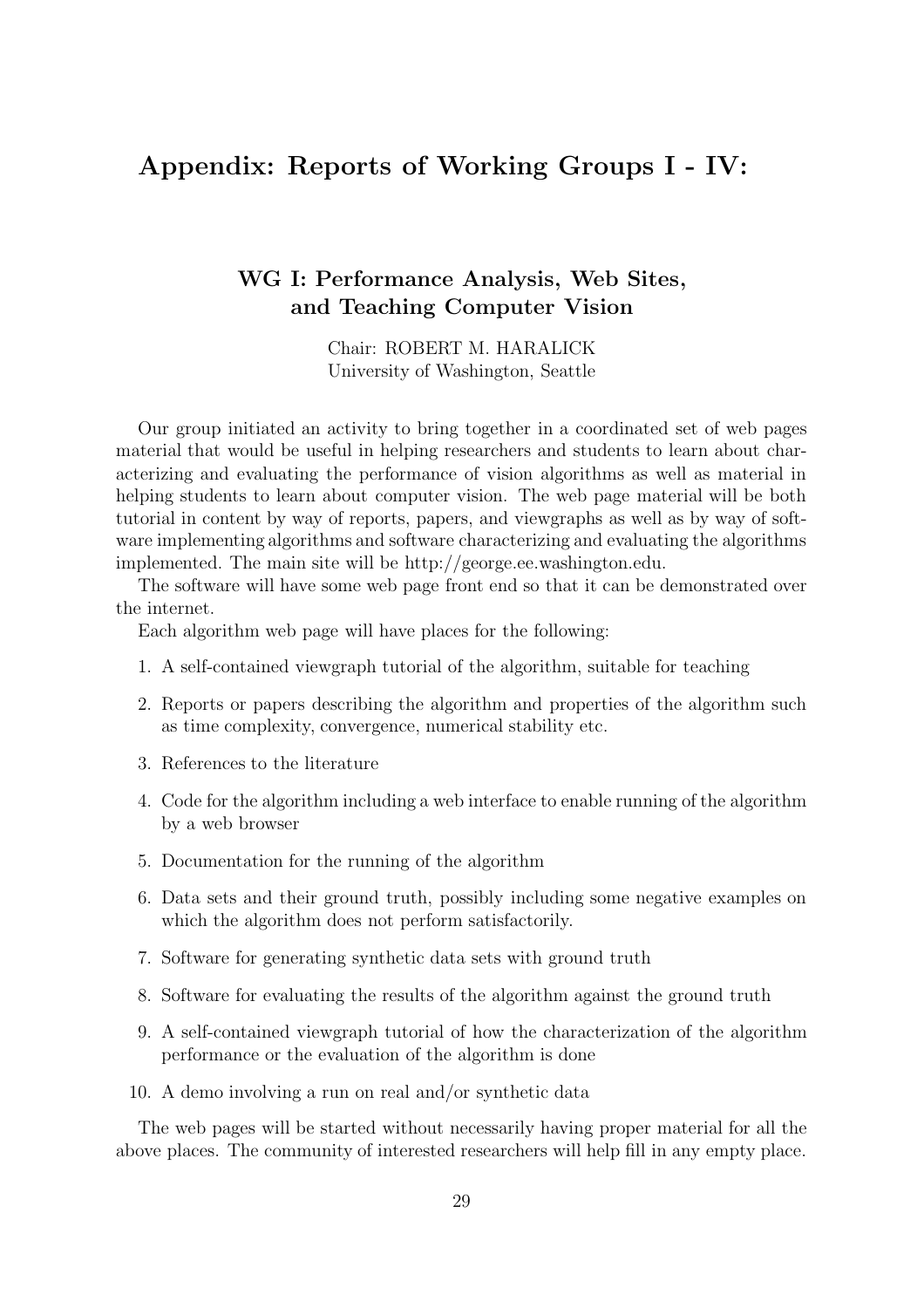#### WG II: Task-Based Evaluation of Computer Vision Algorithms

Chair: MAX A. VIERGEVER University Hospital Utrecht

The discussions in the working group on task-based evaluation of computer vision algorithms reflected the dichotomy of the workshop as a whole: analysis of performance characteristics of computer vision algorithms in a well-defined context versus evaluation of methods to carry out an image analysis task in a complex environment.

Most of the research on performance characterization is carried out in the framework of a highly constrained application as, e.g., document analysis or photogrammetry. In such areas, the model underlying the computer vision algorithms generally reflects physical reality well. In complex real world problems as, e.g., in seismic imaging or medical imaging, hard model constraints can be imposed only to a limited extent. In medical imaging, for instance, the biological variability between patients as well as the occurrence of unknown pathologies contest the validity of case-independent model assumptions. This creates a situation in which the model error may be orders of magnitude larger than pure algorithmic inaccuracies.

The first round of the working group discussions was taken up by recognizing and analyzing the above differences. The very establishment of the dichotomy between algorithmic performance characterization and application dependent system evaluation has been the main result of this working group.

The second discussion round focussed on computer vision in medical imaging, the primary field of interest of most of the working group participants. In medical imaging, the crucial issue for acceptance of a computer vision algorithm is whether it improves the diagnosis or the treatment, or at least the diagnostic/therapeutic procedure (similar results, but faster and/or more objective). Evaluation of algorithms needs to be carried out in this perspective.

The major point of discussion was how to reconcile ground truth and realism. Computer-generated data are a perfect gold standard, but provide little realism. They may serve to establish a consistency check of computer vision algorithms, but cannot predict how well the application will benefit. On the other hand, real world images (patient data) lack the objectivity needed for a gold standard. For example, image segmentation may be evaluated on patient data that have been segmented manually by experts, but the evaluation will then have to deal with issues as intra- and inter-operator dependency and inter-patient variations. This will require very large and thereby expensive studies, which will - if at all - be performed only on entire software procedures, certainly not on individual algorithmic components.

While the discussions did not result in practical suggestions for evaluation of algorithms in ill-defined environments, the working group considered the recognition and analysis of the complexity of this type of evaluation quite valuable. In consequence, the establishment of the working group has well served its purpose.

The working group consisted of the following participants: L.M.J. Florack, S. Frantz, M.H. Loew, P. Meer, M. Nielsen, W. Niessen, I.T. Phillips, H.S. Stiehl, M.A. Viergever, and P. Zamperoni.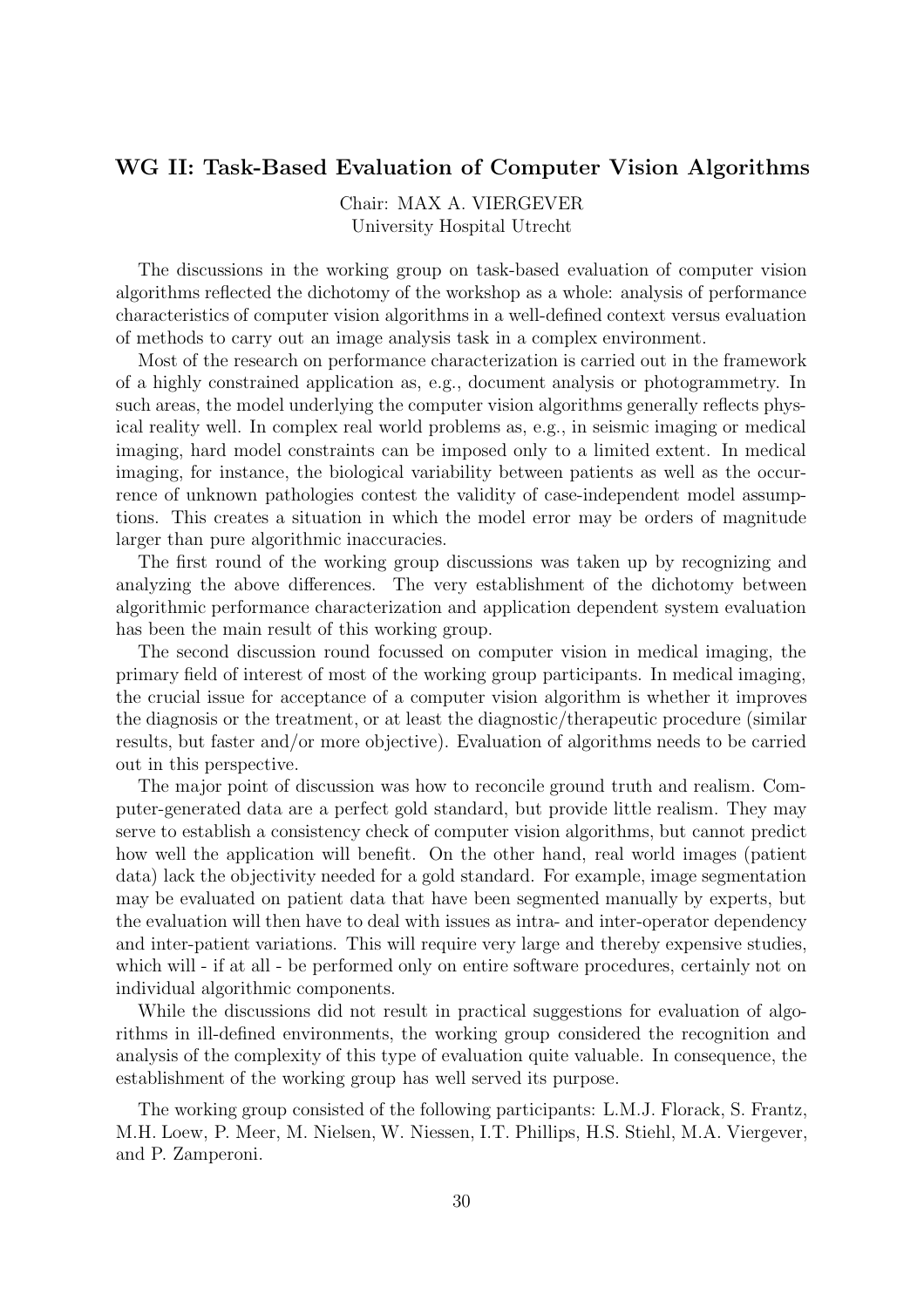### WG III: Specification and Propagation of Uncertainty

Chair: WOLFGANG FÖRSTNER University of Bonn

The scope of the working group was to discuss the two questions:

- 1. How to specify the required performance of an algorithm?
- 2. How to perform propagation of uncertainty within an algorithm?

We proceeded in a top down way to attack the problem. We hypothesize each algorithm can be specified by its input  $(x, Q_x)$ , its output  $(y, Q_y)$  and the theory A of the transition between input and output. The input and output values  $x$  and  $y$  are uncertain, their quality is described by  $Q_x$  and  $Q_y$ . This allows to link different atomic algorithms to form an aggregated algorithm. Specification then is to pose constraints on the range of  $y$  and  $Q_y$ , which are task specific.

The discussion gave the following results:<sup>1</sup>

- 1. Proof of the hypothesis: This was done by investigating a complicated enough task (3d-object recognition) which contains enough representative subtasks.
- 2. Discussion of the possible structures of input and output: The discussion showed that these may be simple or composed structures with subparts being: integers, reals, labels sets, lists, vectors, matrices, tensors graphs, trees, relational structures etc. The problem therefore is to establish a theory of quality measures for the different types of data.
- 3. Discussion of the representation and propagation of uncertainty: It appears that statistics provides the appropriate tools, including covariance matrices, confusion matrices, Markoff-Chains, Markoff-Random-Fields, Bayesian networks, graphical models. However, the task of modelling the uncertainty, of estimating the free parameters, of propagating the uncertainty and of testing the validity of the chosen models is by far not worked out for the basic tasks in image analysis. The numerous examples from literature however show, that the tools are available and suggest the statistical framework to be applicable.

The working group consisted of the following participants: S. Bailey, C. de Boer, P. Faber, W. Förstner, R.M. Haralick, H. Haussecker, N. Ohta, and J. Sporring.

 $^{1}$ (cf. also http://www.ipb.uni-bonn.de/ipb/lit/abstracts98/foerstner98.dagstuhl-wg.html)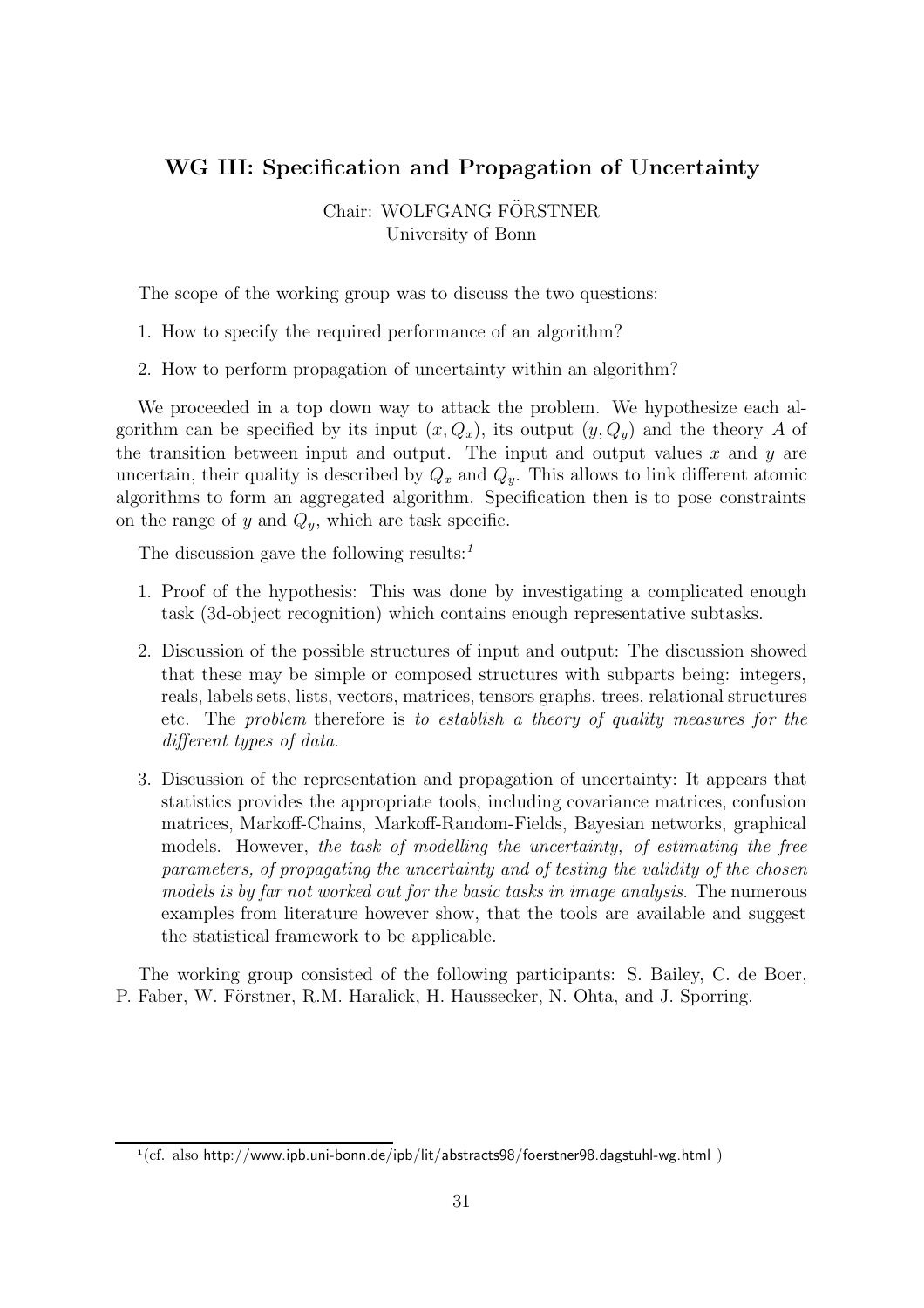#### WG IV: Modular Design

#### Chair: ARNOLD W.M. SMEULDERS University of Amsterdam

We consider the methods of performance evaluation as a useful technique to enhance the usability and the life time of techniques of computer vision, it our case by splitting them up in basic building blocks: the modules. We are of the opinion that proper evaluation is against what the module claims it does. So composed modules have to be tested against their intended purpose and with the data corresponding to that purpose. A description of its purpose useful for a general public ("this module finds edges") may not nearly be precise enough for evaluation. A central thesis to investigate is the following. When the inputs and outputs of two modules each are of the same type, the purpose of the performance evaluation is equal, the performance evaluation shows great similarity.

As we have restricted ourselves to low-level image processing, the first focus of attention is to evaluate known intensity patterns. We can restrict ourselves to synthetic images where the ground truth is known. This opens the way for automation of the performance evaluation process, and sampling the space of all images at will. The second focus of attention must be on images with a real world meaning. They have a semantic interpretation. Such will change the character of performance evaluation as here synthetic images with a computational ground truth are not available. It may be even so that the ground truth is only available as a best-consensus opinion. For one thing, this limits the number of images to consider as well as it changes the measure of quality.

The purpose of the working group is to establish patterns in performance analysis methods for basic building blocks. The study will be continued on after the workshop. The case of segmentation reads as an operation of "image"  $\rightarrow$  "map". The ground truth in this case is also of the type "map". All essentially different data configurations are listed as point (blobs, corners), line (edges, curves) or regions. Each of these possibilities requires a specific detector with a specific metric of performance. The metric has as input: metric(map, map). For a line segmentation algorithm a line–line metric is needed. In the metric, there should be included: under- and overdetection (has it been detected at all) and locality (is the result on the right place). The alternative is that there is a separate metric for detection as well as for locality. A secondary performance evaluation is the decay of the distance measure when the noise is increased until the point where the algorithm looses track. This is a measure of robustness against noise and other perturbations of the computational model. Other robustnesses, e.g against different noise models, may also be considered.

In the composition of modules, an intriguing question is performance evaluation for composed modules as a product of the performance evaluation of each of the atoms. If such a scheme exists it would be of great help as modules can be evaluated each in their own right and do not need to be evaluated again when put into a bigger system. Such orthogonality would serve performance evaluation considerably as evaluation can be done once. There would be no need to repeat the evaluation any time the module is